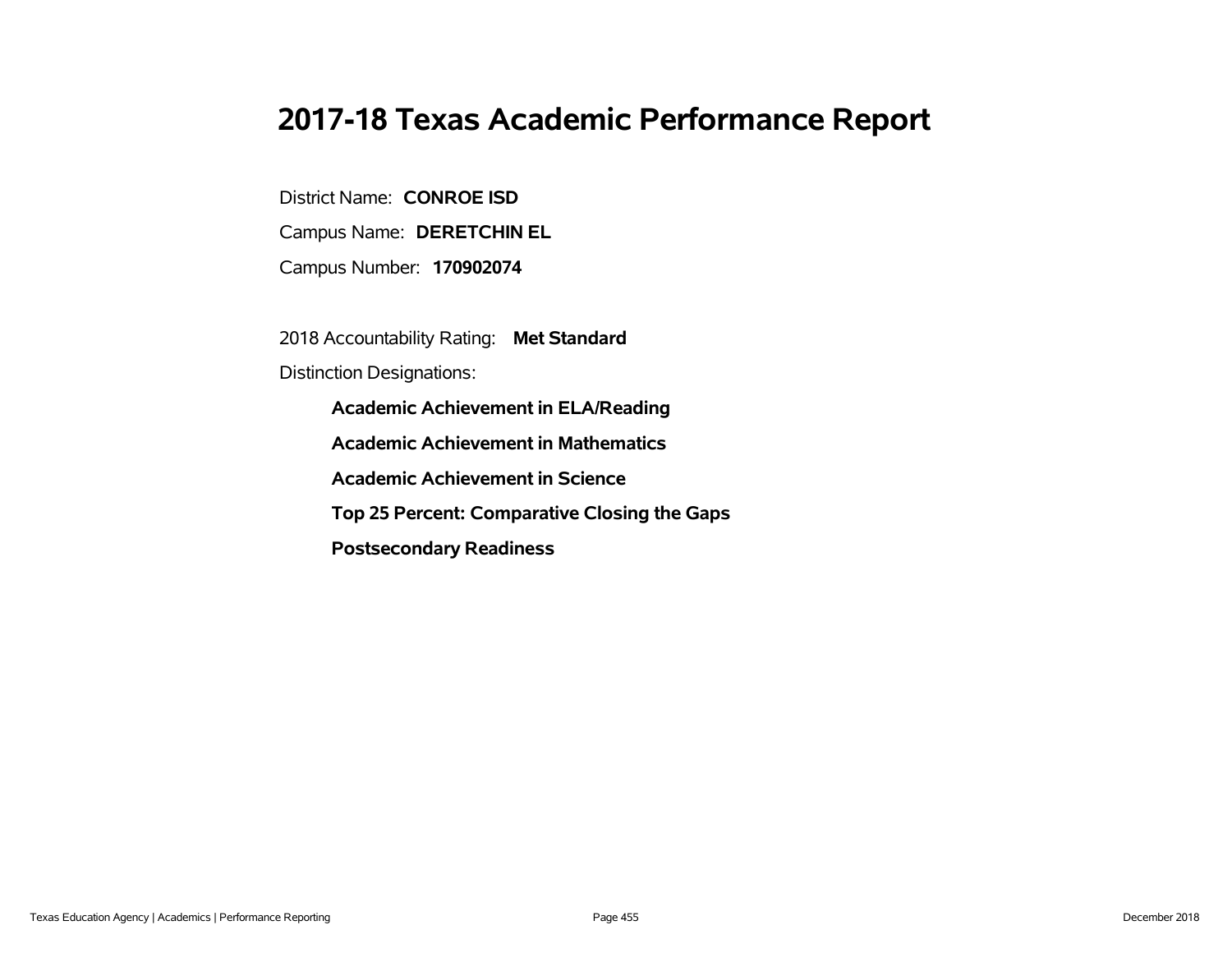### Campus Name: DERETCHIN EL **2017-18 Campus STAAR Performance** Grade Span: KG - 06<br>Campus Number: 170902074<br>School Type: Elementary Campus Number: 170902074

#### TEXAS EDUCATION AGENCY

|                                                                                       |      |              |          |     |                          |      |       |                          |       |                          | Two or      |                |               |           |
|---------------------------------------------------------------------------------------|------|--------------|----------|-----|--------------------------|------|-------|--------------------------|-------|--------------------------|-------------|----------------|---------------|-----------|
|                                                                                       |      |              |          |     | <b>African</b>           |      |       | American                 |       | <b>Pacific</b>           | <b>More</b> | <b>Special</b> | Econ          | EL.       |
|                                                                                       |      | <b>State</b> | District |     | Campus American Hispanic |      | White | Indian                   | Asian | <b>Islander</b>          | Races       | Ed             | <b>Disadv</b> | (Current) |
| STAAR Performance Rates by Tested Grade, Subject, and Performance Levels <sup>^</sup> |      |              |          |     |                          |      |       |                          |       |                          |             |                |               |           |
| <b>Grade 3 Reading</b>                                                                |      |              |          |     |                          |      |       |                          |       |                          |             |                |               |           |
| At Approaches Grade Level or Above                                                    | 2018 | 77%          | 84%      | 96% | $\ast$                   | 97%  | 95%   | $\ast$                   | 94%   | $\sim$                   | 100%        | $\ast$         | 80%           | 94%       |
|                                                                                       | 2017 | 73%          | 81%      | 97% | $\ast$                   | 93%  | 97%   | $\overline{a}$           | 100%  | $\overline{a}$           | $\ast$      | $\ast$         | $\ast$        | 90%       |
| At Meets Grade Level or Above                                                         | 2018 | 43%          | 53%      | 79% | $\ast$                   | 79%  | 74%   | $\ast$                   | 88%   | $\sim$                   | 100%        | $\ast$         | 70%           | 78%       |
|                                                                                       | 2017 | 45%          | 58%      | 82% | $\ast$                   | 75%  | 85%   | $\overline{\phantom{a}}$ | 81%   | $\overline{\phantom{a}}$ | $\star$     | $\ast$         | $\ast$        | 70%       |
| At Masters Grade Level                                                                | 2018 | 25%          | 34%      | 59% | $\ast$                   | 48%  | 62%   | $\ast$                   | 63%   | $\overline{a}$           | 71%         | $\ast$         | 50%           | 61%       |
|                                                                                       | 2017 | 29%          | 40%      | 67% | $\ast$                   | 64%  | 67%   | $\overline{a}$           | 69%   | $\overline{a}$           | $\ast$      | $\ast$         | $\ast$        | 45%       |
| <b>Grade 3 Mathematics</b>                                                            |      |              |          |     |                          |      |       |                          |       |                          |             |                |               |           |
| At Approaches Grade Level or Above                                                    | 2018 | 78%          | 87%      | 97% | $\ast$                   | 97%  | 97%   | $\ast$                   | 94%   | $\sim$                   | 100%        | $\ast$         | $\ast$        | 100%      |
|                                                                                       | 2017 | 77%          | 87%      | 98% | $\ast$                   | 100% | 97%   | $\blacksquare$           | 100%  | $\sim$                   | $\ast$      | $\ast$         | $\ast$        | 95%       |
| At Meets Grade Level or Above                                                         | 2018 | 47%          | 62%      | 84% | $\ast$                   | 78%  | 87%   | $\ast$                   | 75%   | $\sim$                   | 86%         | $\ast$         | $\ast$        | 71%       |
|                                                                                       | 2017 | 49%          | 65%      | 89% | $\ast$                   | 86%  | 90%   | $\sim$                   | 94%   | $\overline{a}$           | $\ast$      | $\ast$         | $\ast$        | 80%       |
| At Masters Grade Level                                                                | 2018 | 23%          | 35%      | 59% | $\ast$                   | 44%  | 63%   | $\ast$                   | 69%   | $\overline{a}$           | 86%         | $\ast$         | $\ast$        | 57%       |
|                                                                                       | 2017 | 26%          | 40%      | 66% | *                        | 50%  | 68%   | $\blacksquare$           | 81%   | $\overline{a}$           | $\ast$      | $\ast$         | $\ast$        | 45%       |
|                                                                                       |      |              |          |     |                          |      |       |                          |       |                          |             |                |               |           |
| <b>Grade 4 Reading</b><br>At Approaches Grade Level or Above                          | 2018 | 73%          | 81%      | 95% | $\ast$                   | 86%  | 96%   | $\blacksquare$           | 100%  | $\sim$                   | $\ast$      | $\ast$         | $\ast$        | 86%       |
|                                                                                       | 2017 | 70%          | 81%      | 92% | $\ast$                   | 79%  | 97%   | $\ast$                   | 93%   | $\overline{a}$           | 100%        | 69%            | $\ast$        | 77%       |
| At Meets Grade Level or Above                                                         | 2018 | 46%          | 58%      | 80% | $\ast$                   | 69%  | 80%   | $\overline{a}$           | 94%   | $\overline{a}$           | $\ast$      | $\ast$         | $\ast$        | 64%       |
|                                                                                       | 2017 | 44%          | 59%      | 78% | $\ast$                   | 62%  | 85%   | $\ast$                   | 80%   | $\overline{a}$           | 100%        | 38%            | $\ast$        | 64%       |
| At Masters Grade Level                                                                | 2018 | 24%          | 35%      | 58% | $\ast$                   | 34%  | 61%   | $\overline{\phantom{a}}$ | 83%   |                          | $\ast$      | $\ast$         | $\pmb{\ast}$  | 36%       |
|                                                                                       | 2017 | 24%          | 38%      | 55% | $\ast$                   | 33%  | 63%   | $\ast$                   | 67%   | $\overline{a}$           | 71%         | 38%            | $\ast$        | 36%       |
| <b>Grade 4 Mathematics</b>                                                            |      |              |          |     |                          |      |       |                          |       |                          |             |                |               |           |
| At Approaches Grade Level or Above                                                    | 2018 | 78%          | 88%      | 98% | $\ast$                   | 93%  | 99%   | $\overline{\phantom{a}}$ | 100%  | $\overline{a}$           | $\ast$      | $\ast$         | $\ast$        | 96%       |
|                                                                                       | 2017 | 76%          | 87%      | 96% | $\ast$                   | 90%  | 99%   | $\ast$                   | 93%   | $\blacksquare$           | 100%        | 85%            | 100%          | 86%       |
| At Meets Grade Level or Above                                                         | 2018 | 49%          | 65%      | 90% | $\ast$                   | 73%  | 95%   | $\blacksquare$           | 100%  | $\sim$                   | $\ast$      | $\ast$         | $\ast$        | 78%       |
|                                                                                       | 2017 | 47%          | 66%      | 87% | $\ast$                   | 79%  | 93%   | $\ast$                   | 87%   | $\sim$                   | 100%        | 69%            | 71%           | 77%       |
| At Masters Grade Level                                                                | 2018 | 27%          | 41%      | 70% | $\ast$                   | 47%  | 74%   | $\overline{\phantom{a}}$ | 89%   | $\overline{a}$           | $\ast$      | $\ast$         | $\ast$        | 43%       |
|                                                                                       | 2017 | 27%          | 45%      | 72% | *                        | 60%  | 78%   | $\ast$                   | 73%   | $\overline{a}$           | 100%        | 54%            | 71%           | 59%       |
| <b>Grade 4 Writing</b>                                                                |      |              |          |     |                          |      |       |                          |       |                          |             |                |               |           |
| At Approaches Grade Level or Above                                                    | 2018 | 63%          | 71%      | 89% | $\ast$                   | 86%  | 91%   | $\blacksquare$           | 94%   |                          | $\ast$      | $\ast$         | $\ast$        | 76%       |
|                                                                                       | 2017 | 65%          | 73%      | 89% | $\ast$                   | 86%  | 90%   | $\ast$                   | 87%   | $\sim$                   |             | $\ast$         | $\ast$        | 78%       |
| At Meets Grade Level or Above                                                         | 2018 | 39%          | 48%      | 73% | $\ast$                   | 57%  | 74%   | $\overline{\phantom{a}}$ | 94%   | $\overline{a}$           | $\ast$      | $\ast$         | $\ast$        | 57%       |
|                                                                                       | 2017 | 34%          | 44%      | 62% | $\ast$                   | 44%  | 68%   | $\ast$                   | 67%   | $\overline{\phantom{a}}$ | $\ast$      | $\ast$         | $\ast$        | 48%       |
| At Masters Grade Level                                                                | 2018 | 11%          | 17%      | 31% | $\ast$                   | 25%  | 25%   | $\blacksquare$           | 56%   | $\overline{\phantom{a}}$ | $\ast$      | $\ast$         | $\ast$        | 24%       |
|                                                                                       | 2017 | 11%          | 18%      | 29% | *                        | 21%  | 33%   | $\ast$                   | 40%   |                          | $\ast$      | $\ast$         | $\ast$        | 22%       |
|                                                                                       |      |              |          |     |                          |      |       |                          |       |                          |             |                |               |           |
| Grade 5 Reading ^^                                                                    |      |              |          |     | $\ast$                   |      |       | $\ast$                   |       |                          |             | *              |               |           |
| At Approaches Grade Level or Above                                                    | 2018 | 84%          | 88%      | 97% |                          | 95%  | 99%   |                          | 94%   |                          | 100%        |                | 100%          | 91%       |
|                                                                                       |      |              |          |     |                          |      |       |                          |       |                          |             |                |               |           |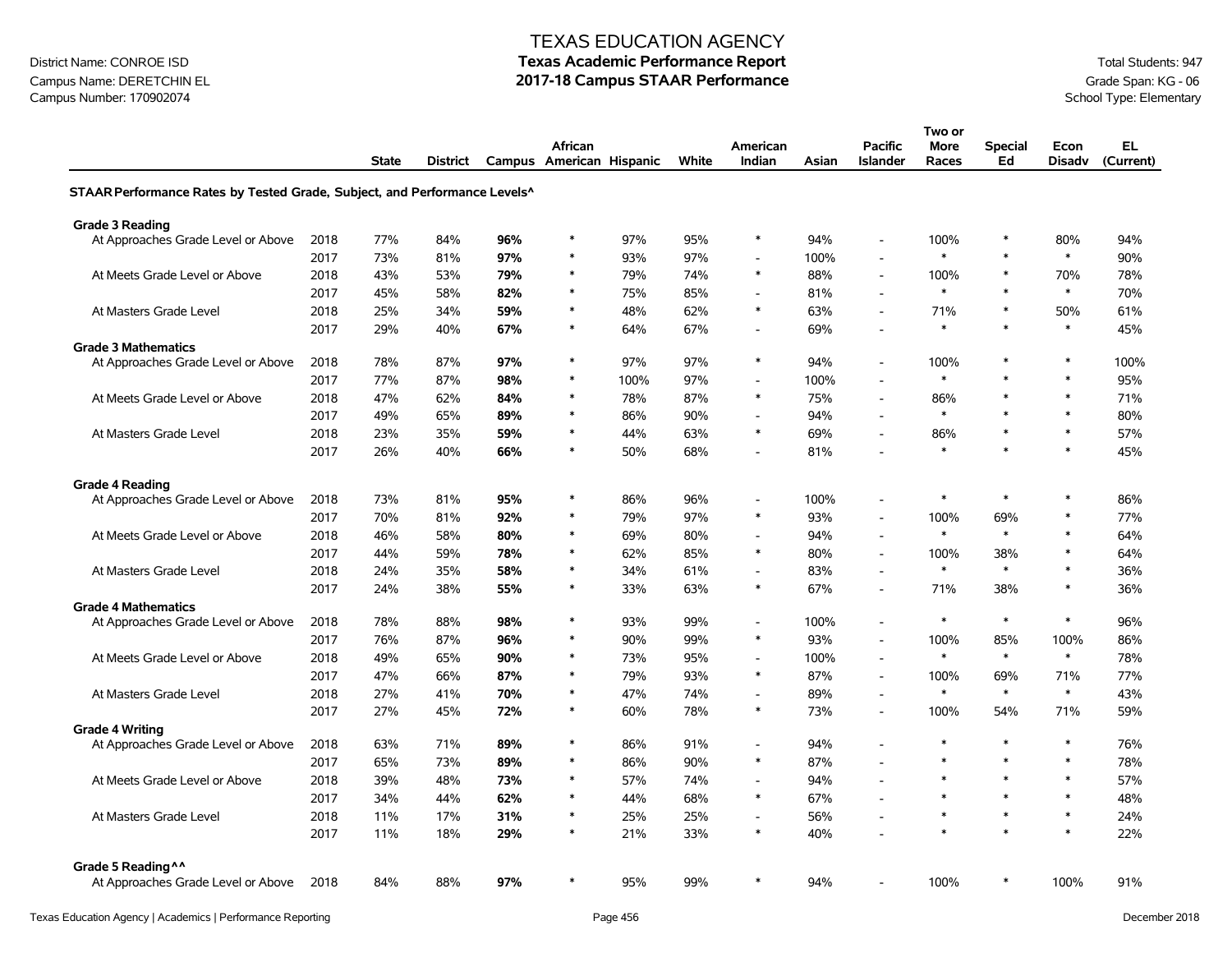## Campus Name: DERETCHIN EL **2017-18 Campus STAAR Performance** Grade Span: KG - 06<br>Campus Number: 170902074<br>School Type: Elementary Campus Number: 170902074

|                                    |      |              |                 |        |                   |      |       |                          |       |                              | Two or      |                   |               |           |
|------------------------------------|------|--------------|-----------------|--------|-------------------|------|-------|--------------------------|-------|------------------------------|-------------|-------------------|---------------|-----------|
|                                    |      |              |                 |        | African           |      |       | American                 |       | <b>Pacific</b>               | <b>More</b> | <b>Special</b>    | Econ          | EL.       |
|                                    |      | <b>State</b> | <b>District</b> | Campus | American Hispanic |      | White | Indian                   | Asian | <b>Islander</b>              | Races       | Ed                | <b>Disadv</b> | (Current) |
|                                    | 2017 | 82%          | 88%             | 99%    | $\ast$            | 100% | 99%   | $\overline{a}$           | 100%  | $\overline{a}$               | 100%        | $\overline{\ast}$ | $\ast$        | 100%      |
| At Meets Grade Level or Above      | 2018 | 54%          | 65%             | 91%    | $\ast$            | 88%  | 92%   | $\ast$                   | 94%   | $\overline{\phantom{a}}$     | 100%        | $\ast$            | 82%           | 82%       |
|                                    | 2017 | 48%          | 62%             | 87%    | $\ast$            | 84%  | 88%   | $\overline{a}$           | 92%   | ٠                            | 100%        | $\ast$            | $\ast$        | 83%       |
| At Masters Grade Level             | 2018 | 26%          | 38%             | 65%    | $\ast$            | 57%  | 65%   | $\ast$                   | 81%   | $\overline{a}$               | 75%         | $\ast$            | 64%           | 59%       |
|                                    | 2017 | 25%          | 39%             | 71%    | $\ast$            | 63%  | 71%   | $\blacksquare$           | 83%   | $\overline{\phantom{a}}$     | 88%         | $\ast$            | $\ast$        | 52%       |
| Grade 5 Mathematics ^ ^            |      |              |                 |        |                   |      |       |                          |       |                              |             |                   |               |           |
| At Approaches Grade Level or Above | 2018 | 91%          | 95%             | 99%    | $\ast$            | 98%  | 99%   | $\ast$                   | 100%  | $\blacksquare$               | 100%        | $\ast$            | 100%          | 95%       |
|                                    | 2017 | 87%          | 93%             | 100%   | $\ast$            | 100% | 100%  | $\overline{a}$           | 100%  | $\sim$                       | 100%        | $\ast$            | $\ast$        | 100%      |
| At Meets Grade Level or Above      | 2018 | 58%          | 69%             | 91%    | $\ast$            | 88%  | 93%   | $\ast$                   | 88%   | $\qquad \qquad \blacksquare$ | 100%        | $\ast$            | 91%           | 82%       |
|                                    | 2017 | 50%          | 64%             | 90%    | $\ast$            | 84%  | 91%   | $\overline{a}$           | 100%  | $\overline{a}$               | 100%        | $\ast$            | $\ast$        | 91%       |
| At Masters Grade Level             | 2018 | 30%          | 43%             | 70%    | $\ast$            | 60%  | 76%   | $\ast$                   | 75%   | $\overline{\phantom{a}}$     | 75%         | $\ast$            | 82%           | 68%       |
|                                    | 2017 | 24%          | 39%             | 67%    | $\ast$            | 50%  | 71%   | $\blacksquare$           | 92%   | ٠                            | 75%         | $\ast$            | $\ast$        | 39%       |
| <b>Grade 5 Science</b>             |      |              |                 |        |                   |      |       |                          |       |                              |             |                   |               |           |
| At Approaches Grade Level or Above | 2018 | 76%          | 86%             | 94%    | $\ast$            | 93%  | 94%   | $\ast$                   | 94%   | L,                           | $\ast$      | $\ast$            | $\ast$        | 86%       |
|                                    | 2017 | 74%          | 85%             | 98%    | $\ast$            | 100% | 97%   | $\sim$                   | 100%  |                              | *           | $\ast$            | $\ast$        | 100%      |
| At Meets Grade Level or Above      | 2018 | 41%          | 56%             | 81%    | $\ast$            | 72%  | 85%   | $\ast$                   | 81%   | ٠                            | $\ast$      | $\ast$            | $\ast$        | 64%       |
|                                    | 2017 | 42%          | 59%             | 84%    | $\ast$            | 78%  | 87%   | $\overline{\phantom{a}}$ | 100%  | ٠                            | $\ast$      | $\ast$            | $\ast$        | 77%       |
| At Masters Grade Level             | 2018 | 17%          | 28%             | 55%    | $\ast$            | 42%  | 62%   | $\ast$                   | 56%   |                              | $\ast$      | $\ast$            | $\ast$        | 50%       |
|                                    | 2017 | 18%          | 33%             | 60%    | $\ast$            | 59%  | 62%   | $\blacksquare$           | 58%   |                              | $\ast$      | $\ast$            | $\ast$        | 45%       |
| <b>Grade 6 Reading</b>             |      |              |                 |        |                   |      |       |                          |       |                              |             |                   |               |           |
| At Approaches Grade Level or Above | 2018 | 69%          | 82%             | 98%    | $\ast$            | 95%  | 99%   | $\overline{\phantom{a}}$ | 100%  | $\overline{\phantom{a}}$     | *           | $\ast$            | $\ast$        | 91%       |
|                                    | 2017 | 69%          | 82%             | 99%    | $\ast$            | 98%  | 100%  | $\ast$                   | 100%  | $\blacksquare$               | 100%        | $\ast$            | $\ast$        | 97%       |
| At Meets Grade Level or Above      | 2018 | 39%          | 55%             | 80%    | $\ast$            | 78%  | 80%   | $\blacksquare$           | 93%   | ٠                            | $\ast$      | $\ast$            | $\ast$        | 70%       |
|                                    | 2017 | 37%          | 55%             | 87%    | $\ast$            | 89%  | 85%   | $\ast$                   | 95%   | $\blacksquare$               | 91%         | $\ast$            | $\ast$        | 85%       |
| At Masters Grade Level             | 2018 | 19%          | 31%             | 57%    | $\ast$            | 53%  | 55%   | $\overline{a}$           | 93%   | ٠                            | $\ast$      | $\ast$            | $\ast$        | 57%       |
|                                    | 2017 | 18%          | 32%             | 61%    | $\ast$            | 51%  | 61%   | $\ast$                   | 81%   | ٠                            | 64%         | $\ast$            | $\ast$        | 44%       |
| <b>Grade 6 Mathematics</b>         |      |              |                 |        |                   |      |       |                          |       |                              |             |                   |               |           |
| At Approaches Grade Level or Above | 2018 | 77%          | 88%             | 99%    | $\ast$            | 95%  | 100%  | $\overline{\phantom{a}}$ | 100%  | $\blacksquare$               | 100%        | $\ast$            | $\ast$        | 96%       |
|                                    | 2017 | 76%          | 87%             | 100%   | 100%              | 100% | 100%  | $\ast$                   | 100%  | $\overline{\phantom{a}}$     | 100%        | $\ast$            | $\ast$        | 100%      |
| At Meets Grade Level or Above      | 2018 | 44%          | 62%             | 91%    | $\ast$            | 79%  | 94%   | $\blacksquare$           | 100%  | $\qquad \qquad \blacksquare$ | 100%        | $\ast$            | $\ast$        | 88%       |
|                                    | 2017 | 43%          | 61%             | 92%    | 88%               | 85%  | 93%   | $\ast$                   | 100%  | $\sim$                       | 100%        | $\ast$            | $\ast$        | 83%       |
| At Masters Grade Level             | 2018 | 18%          | 35%             | 69%    | $\ast$            | 58%  | 71%   |                          | 93%   | $\qquad \qquad \blacksquare$ | 71%         | $\ast$            | $\ast$        | 64%       |
|                                    | 2017 | 18%          | 36%             | 69%    | 63%               | 63%  | 67%   | $\ast$                   | 90%   |                              | 73%         | $\ast$            | $\ast$        | 60%       |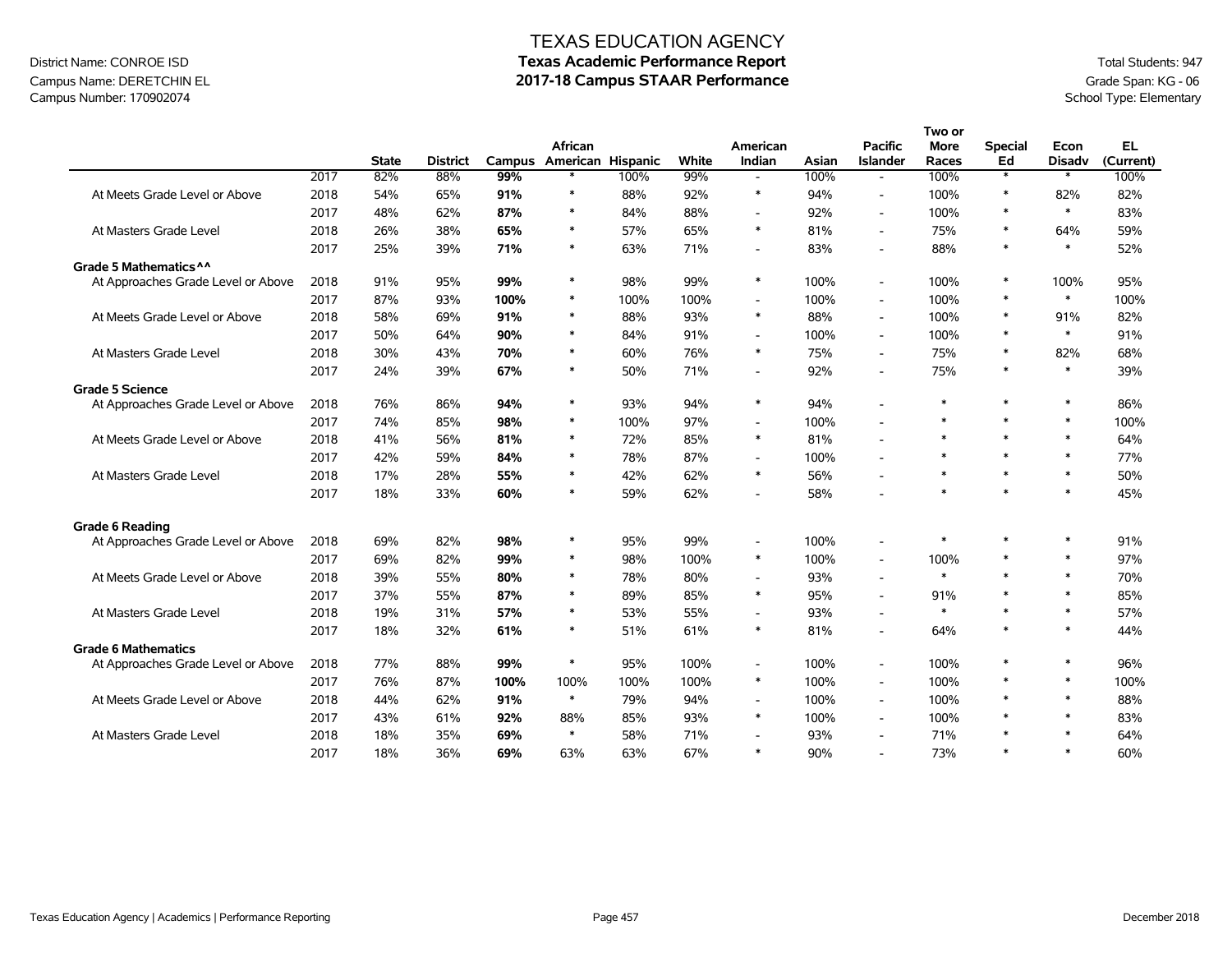### Campus Name: DERETCHIN EL **2017-18 Campus STAAR Performance** Grade Span: KG - 06<br>Campus Number: 170902074<br>School Type: Elementary Campus Number: 170902074

#### TEXAS EDUCATION AGENCY

|                                                                                       |      |              |                 |     |                                     |      |       |                    |       |                                   | Two or               |                      |                       |                  |
|---------------------------------------------------------------------------------------|------|--------------|-----------------|-----|-------------------------------------|------|-------|--------------------|-------|-----------------------------------|----------------------|----------------------|-----------------------|------------------|
|                                                                                       |      | <b>State</b> | <b>District</b> |     | African<br>Campus American Hispanic |      | White | American<br>Indian | Asian | <b>Pacific</b><br><b>Islander</b> | <b>More</b><br>Races | <b>Special</b><br>Ed | Econ<br><b>Disady</b> | EL.<br>(Current) |
| STAAR Performance Rates by Tested Grade, Subject, and Performance Levels <sup>^</sup> |      |              |                 |     |                                     |      |       |                    |       |                                   |                      |                      |                       |                  |
| All Grades All Subjects                                                               |      |              |                 |     |                                     |      |       |                    |       |                                   |                      |                      |                       |                  |
| At Approaches Grade Level or Above                                                    | 2018 | 77%          | 85%             | 96% | 95%                                 | 94%  | 97%   | 100%               | 97%   |                                   | 100%                 | 80%                  | 90%                   | 91%              |
|                                                                                       | 2017 | 75%          | 85%             | 97% | 98%                                 | 94%  | 98%   | $\ast$             | 97%   |                                   | 100%                 | 86%                  | 96%                   | 93%              |
| At Meets Grade Level or Above                                                         | 2018 | 48%          | 62%             | 84% | 77%                                 | 77%  | 86%   | 100%               | 91%   |                                   | 94%                  | 48%                  | 67%                   | 74%              |
|                                                                                       | 2017 | 45%          | 61%             | 84% | 68%                                 | 76%  | 86%   | $\ast$             | 90%   |                                   | 92%                  | 56%                  | 54%                   | 77%              |
| At Masters Grade Level                                                                | 2018 | 22%          | 34%             | 60% | 51%                                 | 48%  | 61%   | 78%                | 75%   |                                   | 67%                  | 18%                  | 41%                   | 52%              |
|                                                                                       | 2017 | 20%          | 32%             | 62% | 45%                                 | 51%  | 64%   | $\ast$             | 74%   |                                   | 71%                  | 39%                  | 29%                   | 45%              |
| <b>All Grades ELA/Reading</b>                                                         |      |              |                 |     |                                     |      |       |                    |       |                                   |                      |                      |                       |                  |
| At Approaches Grade Level or Above                                                    | 2018 | 74%          | 83%             | 97% | 100%                                | 94%  | 97%   | $\ast$             | 97%   |                                   | 100%                 | $\ast$               | 94%                   | 91%              |
|                                                                                       | 2017 | 72%          | 82%             | 97% | 100%                                | 92%  | 98%   | $\ast$             | 98%   |                                   | 100%                 | 85%                  | 100%                  | 92%              |
| At Meets Grade Level or Above                                                         | 2018 | 46%          | 59%             | 83% | 76%                                 | 79%  | 82%   | $\ast$             | 92%   |                                   | 92%                  | $\ast$               | 70%                   | 73%              |
|                                                                                       | 2017 | 44%          | 59%             | 84% | 64%                                 | 78%  | 86%   | $\ast$             | 88%   |                                   | 97%                  | 51%                  | 57%                   | 77%              |
| At Masters Grade Level                                                                | 2018 | 19%          | 30%             | 60% | 53%                                 | 49%  | 60%   | $\ast$             | 80%   |                                   | 65%                  | $\ast$               | 48%                   | 53%              |
|                                                                                       | 2017 | 19%          | 30%             | 63% | 52%                                 | 52%  | 65%   | $\ast$             | 75%   |                                   | 74%                  | 38%                  | 25%                   | 44%              |
| <b>All Grades Mathematics</b>                                                         |      |              |                 |     |                                     |      |       |                    |       |                                   |                      |                      |                       |                  |
| At Approaches Grade Level or Above                                                    | 2018 | 81%          | 89%             | 98% | 100%                                | 96%  | 99%   | $\ast$             | 98%   | $\sim$                            | 100%                 | 85%                  | 92%                   | 97%              |
|                                                                                       | 2017 | 79%          | 88%             | 99% | 100%                                | 97%  | 99%   | $\ast$             | 98%   |                                   | 100%                 | 95%                  | 96%                   | 96%              |
| At Meets Grade Level or Above                                                         | 2018 | 50%          | 64%             | 89% | 88%                                 | 80%  | 92%   | $\ast$             | 91%   |                                   | 96%                  | 58%                  | 73%                   | 80%              |
|                                                                                       | 2017 | 46%          | 63%             | 90% | 72%                                 | 83%  | 92%   | $\ast$             | 95%   |                                   | 97%                  | 72%                  | 57%                   | 83%              |
| At Masters Grade Level                                                                | 2018 | 24%          | 37%             | 67% | 53%                                 | 53%  | 71%   | $\ast$             | 81%   |                                   | 77%                  | 27%                  | 46%                   | 58%              |
|                                                                                       | 2017 | 22%          | 36%             | 69% | 52%                                 | 56%  | 71%   | $\ast$             | 84%   |                                   | 81%                  | 46%                  | 36%                   | 52%              |
| <b>All Grades Writing</b>                                                             |      |              |                 |     |                                     |      |       |                    |       |                                   |                      |                      |                       |                  |
| At Approaches Grade Level or Above                                                    | 2018 | 66%          | 75%             | 89% | $\ast$                              | 86%  | 91%   | $\overline{a}$     | 94%   |                                   | $\ast$               | $\ast$               | $\ast$                | 76%              |
|                                                                                       | 2017 | 67%          | 75%             | 89% | $\ast$                              | 86%  | 90%   | $\ast$             | 87%   |                                   | $\ast$               | $\ast$               | $\ast$                | 78%              |
| At Meets Grade Level or Above                                                         | 2018 | 41%          | 51%             | 73% | $\ast$                              | 57%  | 74%   | $\overline{a}$     | 94%   |                                   | $\ast$               | $\ast$               | $\ast$                | 57%              |
|                                                                                       | 2017 | 36%          | 45%             | 62% | $\ast$                              | 44%  | 68%   | $\ast$             | 67%   |                                   | $\ast$               | $\ast$               | $\ast$                | 48%              |
| At Masters Grade Level                                                                | 2018 | 13%          | 19%             | 31% | $\ast$                              | 25%  | 25%   | $\overline{a}$     | 56%   |                                   | $\ast$               | $\ast$               | $\ast$                | 24%              |
|                                                                                       | 2017 | 11%          | 17%             | 29% | $\ast$                              | 21%  | 33%   | $\ast$             | 40%   |                                   | $\ast$               | $\ast$               | $\ast$                | 22%              |
| <b>All Grades Science</b>                                                             |      |              |                 |     |                                     |      |       |                    |       |                                   |                      |                      |                       |                  |
| At Approaches Grade Level or Above                                                    | 2018 | 80%          | 88%             | 94% | $\ast$                              | 93%  | 94%   | $\ast$             | 94%   |                                   | $\ast$               | $\ast$               | $\ast$                | 86%              |
|                                                                                       | 2017 | 79%          | 88%             | 98% | $\ast$                              | 100% | 97%   | $\overline{a}$     | 100%  |                                   | $\ast$               | $\ast$               | $\ast$                | 100%             |
| At Meets Grade Level or Above                                                         | 2018 | 51%          | 66%             | 81% | $\ast$                              | 72%  | 85%   | $\ast$             | 81%   |                                   | $\ast$               | $\ast$               | $\ast$                | 64%              |
|                                                                                       | 2017 | 49%          | 67%             | 84% | $\ast$                              | 78%  | 87%   | $\blacksquare$     | 100%  |                                   | $\ast$               | $\ast$               | $\ast$                | 77%              |
| At Masters Grade Level                                                                | 2018 | 23%          | 36%             | 55% | $\ast$                              | 42%  | 62%   | $\ast$             | 56%   |                                   | $\ast$               | $\ast$               | $\ast$                | 50%              |
|                                                                                       | 2017 | 19%          | 33%             | 60% | $\ast$                              | 59%  | 62%   |                    | 58%   |                                   | $\ast$               | $\ast$               | $\ast$                | 45%              |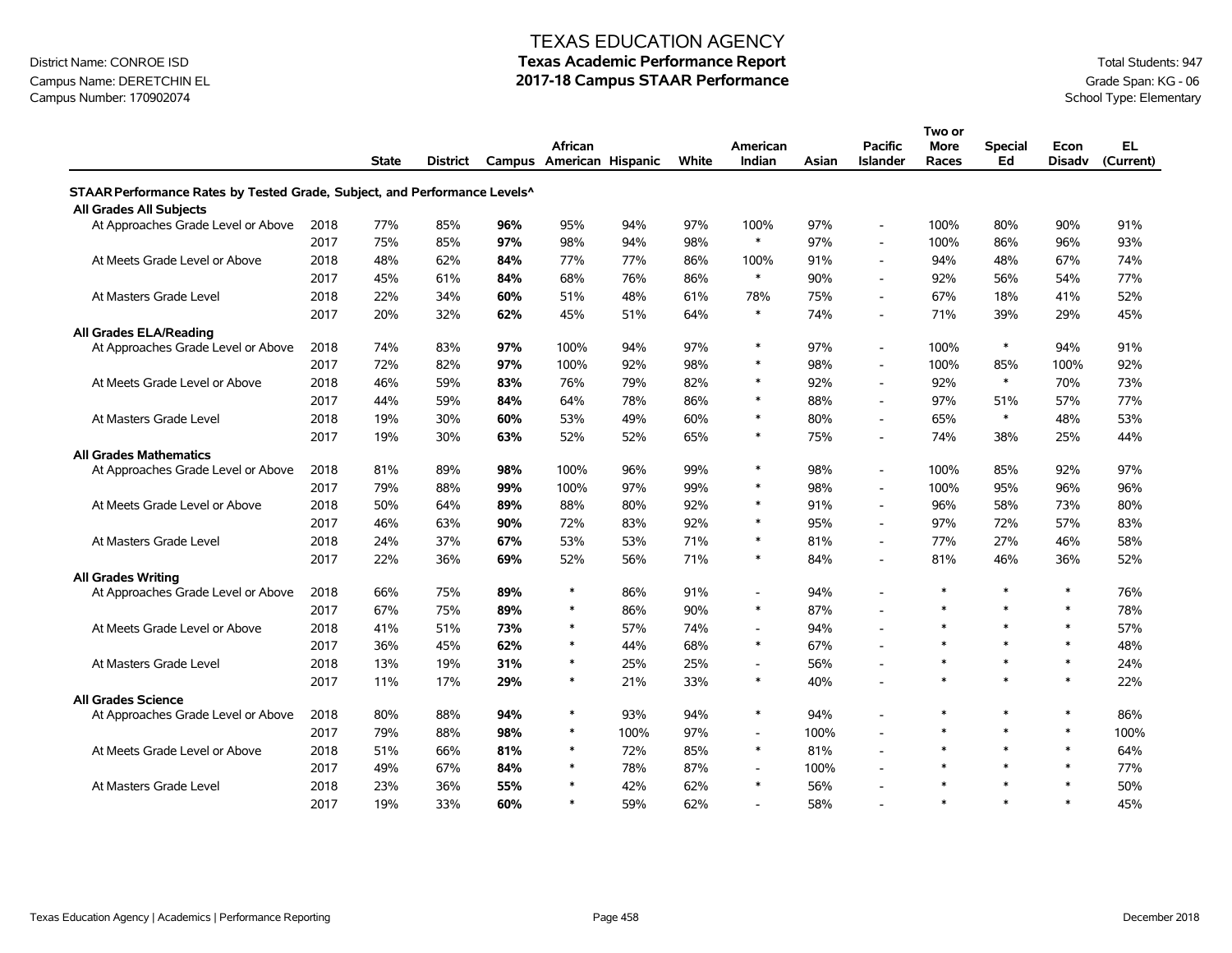### Campus Name: DERETCHIN EL **2017-18 Campus Progress** Grade Span: KG - 06<br>Campus Number: 170902074<br>School Type: Elementary Campus Number: 170902074

|                                                                              |                      | <b>State</b>   | <b>District</b> | Campus         | African        | American Hispanic | White          | American<br>Indian       | Asian          | <b>Pacific</b><br><b>Islander</b>                    | Two or<br><b>More</b><br>Races | <b>Special</b><br>Ed | Econ<br>Disadv | EL.<br>(Current<br>&<br><b>Monitored</b> ) |
|------------------------------------------------------------------------------|----------------------|----------------|-----------------|----------------|----------------|-------------------|----------------|--------------------------|----------------|------------------------------------------------------|--------------------------------|----------------------|----------------|--------------------------------------------|
| School Progress Domain - Academic Growth Score by Grade and Subject          |                      |                |                 |                |                |                   |                |                          |                |                                                      |                                |                      |                |                                            |
| Grade 4 ELA/Reading                                                          | 2018                 | 63             | 69              | 73             | ∗              | 62                | 73             | $\overline{\phantom{a}}$ | 88             |                                                      | $\ast$                         | $\ast$               | $\ast$         | 59                                         |
| Grade 4 Mathematics                                                          | 2018                 | 65             | 72              | 84             | $\ast$         | 72                | 85             | $\overline{\phantom{a}}$ | 97             |                                                      | $\ast$                         | $\ast$               | 71             | 67                                         |
| Grade 5 ELA/Reading                                                          | 2018                 | 80             | 78              | 90             | $\ast$         | 99                | 84             | ∗                        | 100            | $\sim$                                               | 100                            | 86                   | 95             | 100                                        |
| Grade 5 Mathematics                                                          | 2018                 | 81             | 79              | 88             | $\ast$         | 84                | 89             | $\ast$                   | 90             | $\overline{\phantom{0}}$                             | 100                            | 88                   | 100            | 88                                         |
| Grade 6 ELA/Reading                                                          | 2018                 | 47             | 57              | 66             | $\ast$         | 67                | 64             | $\overline{\phantom{a}}$ | 91             | $\overline{\phantom{0}}$                             | $\ast$                         | $\ast$               | $\ast$         | 66                                         |
| Grade 6 Mathematics                                                          | 2018                 | 56             | 69              | 87             | 100            | 82                | 86             | $\overline{\phantom{a}}$ | 100            | $\sim$                                               | 93                             | 69                   | 75             | 90                                         |
| All Grades Both Subjects<br>All Grades ELA/Reading<br>All Grades Mathematics | 2018<br>2018<br>2018 | 69<br>69<br>70 | 73<br>71<br>75  | 81<br>76<br>86 | 80<br>68<br>93 | 79<br>78<br>80    | 80<br>73<br>86 | $\ast$<br>$*$<br>$\ast$  | 94<br>93<br>95 | $\overline{\phantom{0}}$<br>$\overline{\phantom{0}}$ | 85<br>72<br>97                 | 71<br>61<br>80       | 81<br>76<br>85 | 78<br>75<br>82                             |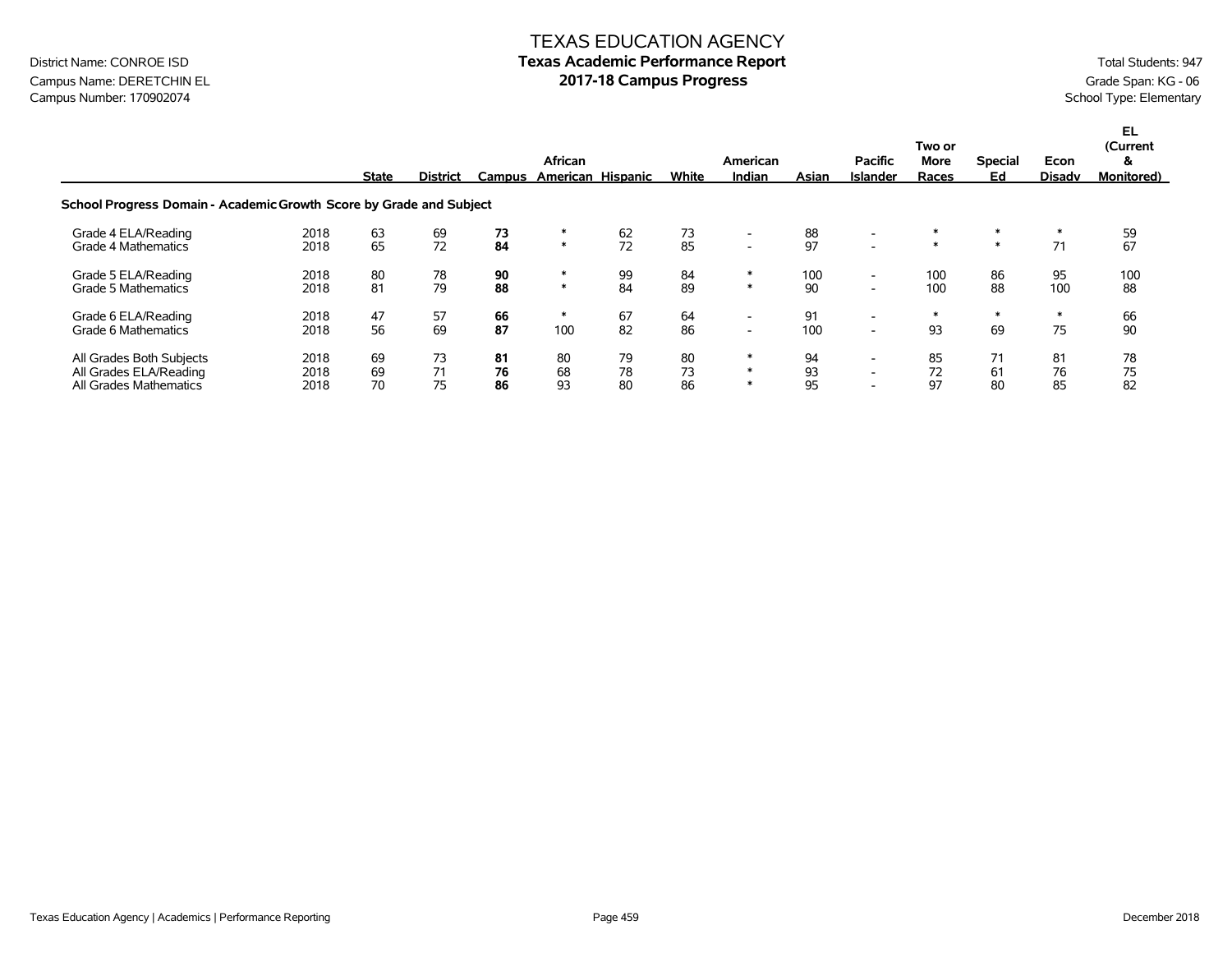### Campus Name: DERETCHIN EL **2017-18 Campus Prior Year and Student Success Initiative** Grade Span: KG - 06 Campus Number: 170902074<br>School Type: Elementary Campus Number: 170902074

#### TEXAS EDUCATION AGENCY

|                                                                       |                      |                   |                   |                   |                                                                |                            |                         |                    |        |                                   | Two or               |                      |                       |                            |
|-----------------------------------------------------------------------|----------------------|-------------------|-------------------|-------------------|----------------------------------------------------------------|----------------------------|-------------------------|--------------------|--------|-----------------------------------|----------------------|----------------------|-----------------------|----------------------------|
|                                                                       |                      | <b>State</b>      | <b>District</b>   |                   | African<br>Campus American Hispanic                            |                            | White                   | American<br>Indian | Asian  | <b>Pacific</b><br><b>Islander</b> | <b>More</b><br>Races | <b>Special</b><br>Ed | Econ<br><b>Disadv</b> | <b>EL</b><br>(Current)     |
|                                                                       |                      |                   |                   |                   |                                                                |                            |                         |                    |        |                                   |                      |                      |                       |                            |
| Progress of Prior-Year Non-Proficient Students                        |                      |                   |                   |                   |                                                                |                            |                         |                    |        |                                   |                      |                      |                       |                            |
| Sum of Grades 4-8                                                     |                      |                   |                   |                   |                                                                |                            |                         |                    |        |                                   |                      |                      |                       |                            |
| Reading                                                               | 2018                 | 38%               | 41%               | 70%               | $\overline{\phantom{a}}$                                       | 73%                        | 71%                     |                    |        |                                   |                      |                      |                       | 70%                        |
| <b>Mathematics</b>                                                    | 2017<br>2018<br>2017 | 35%<br>47%<br>43% | 35%<br>52%<br>48% | 50%<br>78%<br>75% | $\overline{\phantom{a}}$<br>$\overline{\phantom{a}}$<br>$\ast$ | $\ast$<br>$\ast$<br>$\ast$ | 80%<br>$\ast$<br>$\ast$ |                    | $\ast$ |                                   |                      | $\ast$<br>$\star$    | $\ast$                | $\ast$<br>$\ast$<br>$\ast$ |
| <b>Student Success Initiative</b>                                     |                      |                   |                   |                   |                                                                |                            |                         |                    |        |                                   |                      |                      |                       |                            |
| <b>Grade 5 Reading</b>                                                |                      |                   |                   |                   |                                                                |                            |                         |                    |        |                                   |                      |                      |                       |                            |
| Students Meeting Approaches Grade Level on First STAAR Administration |                      |                   |                   |                   |                                                                |                            |                         |                    |        |                                   |                      |                      |                       |                            |
|                                                                       | 2018                 | 79%               | 85%               | 97%               | 100%                                                           | 95%                        | 99%                     | $\ast$             | 88%    |                                   | 100%                 | 100%                 | 100%                  | 81%                        |
| Students Requiring Accelerated Instruction                            | 2018                 | 21%               | 15%               | 3%                | $\ast$                                                         | $\ast$                     | $\ast$                  | 0%                 | $\ast$ |                                   | $\ast$               | $\ast$               | $\ast$                | $\ast$                     |
| <b>STAAR Cumulative Met Standard</b>                                  |                      |                   |                   |                   |                                                                |                            |                         |                    |        |                                   |                      |                      |                       |                            |
|                                                                       | 2018                 | 84%               | 88%               | 97%               | 100%                                                           | 95%                        | 99%                     | $\ast$             | 88%    | $\overline{\phantom{a}}$          | 100%                 | 100%                 | 100%                  | 81%                        |
| STAAR Non-Proficient Students Promoted by Grade Placement Committee   |                      |                   |                   |                   |                                                                |                            |                         |                    |        |                                   |                      |                      |                       |                            |
|                                                                       | 2017                 | 97%               | 100%              |                   |                                                                | $\ast$                     | $\ast$                  |                    |        |                                   |                      | ∗                    |                       | $\ast$                     |
| STAAR Met Standard (Non-Proficient in Previous Year)                  |                      |                   |                   |                   |                                                                |                            |                         |                    |        |                                   |                      |                      |                       |                            |
| Promoted to Grade 6                                                   | 2018                 | 10%               | 15%               | $\star$           |                                                                |                            | $\ast$                  |                    |        |                                   |                      |                      |                       |                            |
| <b>Grade 5 Mathematics</b>                                            |                      |                   |                   |                   |                                                                |                            |                         |                    |        |                                   |                      |                      |                       |                            |
| Students Meeting Approaches Grade Level on First STAAR Administration |                      |                   |                   |                   |                                                                |                            |                         |                    |        |                                   |                      |                      |                       |                            |
|                                                                       | 2018                 | 85%               | 91%               | 98%               | $\ast$                                                         | 98%                        | 99%                     | $\ast$             | 100%   |                                   | 100%                 | 100%                 | 92%                   | 94%                        |
| Students Requiring Accelerated Instruction                            |                      |                   |                   |                   |                                                                |                            |                         |                    |        |                                   |                      |                      |                       |                            |
|                                                                       | 2018                 | 15%               | 9%                | $\star$           | $\ast$                                                         | $\ast$                     | $\ast$                  | $\ast$             | $\ast$ |                                   | ∗                    | $\ast$               | $\ast$                | $\ast$                     |
| <b>STAAR Cumulative Met Standard</b>                                  | 2018                 | 90%               | 94%               | 99%               | 100%                                                           | 98%                        | 99%                     | $\ast$             | 100%   | $\overline{\phantom{a}}$          | 100%                 | 100%                 | 100%                  | 94%                        |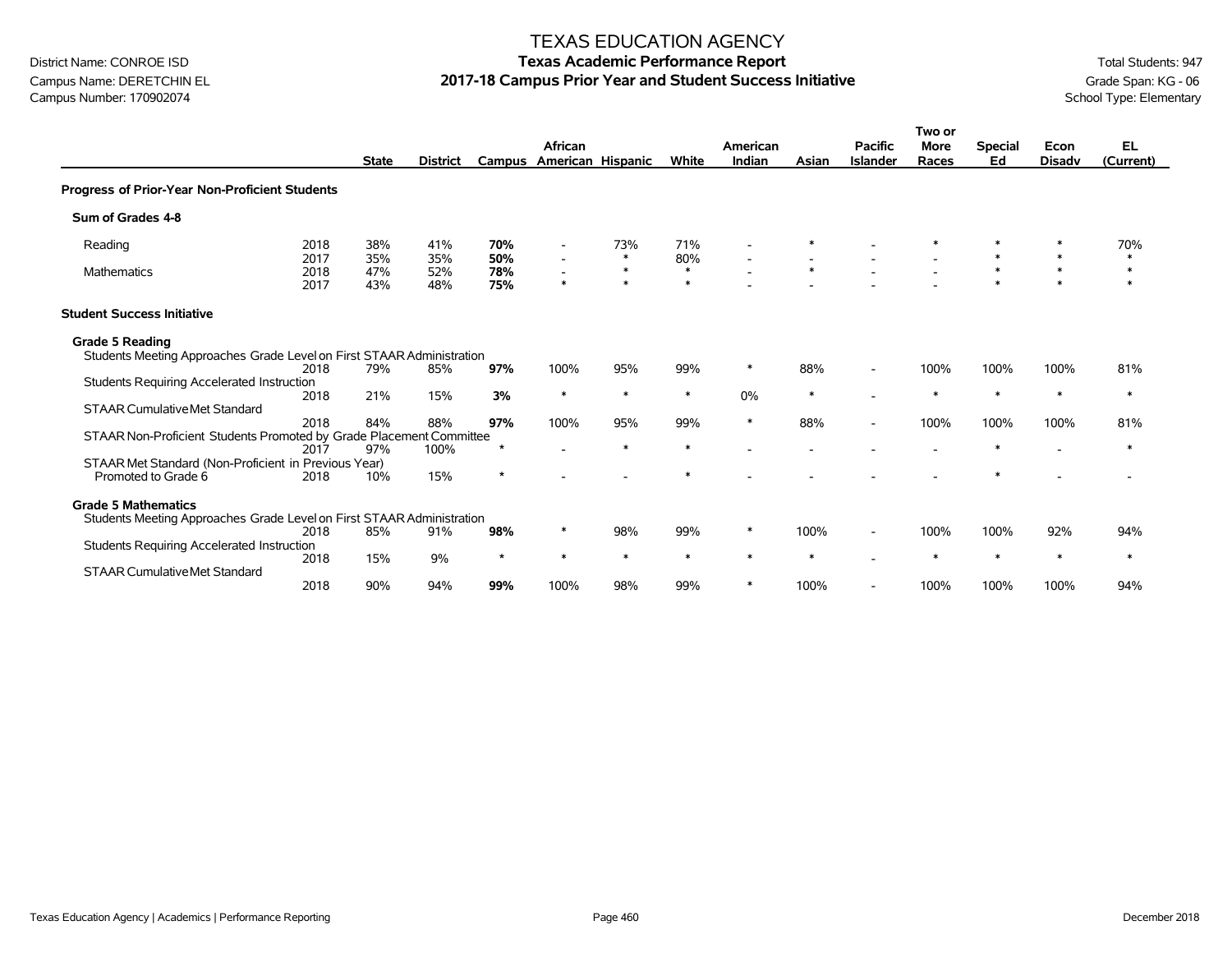Campus Name: DERETCHIN EL **2017-18 Campus STAAR Performance**<br>Campus Number: 170902074 Current EL Students) Bilingual Education/English as a Second Language (Current EL Students)

#### TEXAS EDUCATION AGENCY

# District Name: CONROE ISD **Texas Academic Performance Report Texas Academic Performance Report** Total Students: 947

Bilingual Education/English as a Second Language

|                                                          |      | <b>State</b> | <b>District</b> |     | Bilingual BE-Trans BE-Trans BE-Dual<br>Campus Education Early Exit Late Exit Two-Way One-Way |  | <b>BE-Dual</b>           | <b>ESL</b> | <b>ESL</b><br>Content    | <b>ESL</b><br><b>Pull-Out</b> | LEP No                   | <b>LEP</b> with<br>Services Services | <b>Total</b><br>EL |
|----------------------------------------------------------|------|--------------|-----------------|-----|----------------------------------------------------------------------------------------------|--|--------------------------|------------|--------------------------|-------------------------------|--------------------------|--------------------------------------|--------------------|
| STAAR Performance Rate by Subject and Performance Level^ |      |              |                 |     |                                                                                              |  |                          |            |                          |                               |                          |                                      |                    |
| <b>All Grades All Subjects</b>                           |      |              |                 |     |                                                                                              |  |                          |            |                          |                               |                          |                                      |                    |
| At Approaches Grade Level or Above                       | 2018 | 77%          | 85%             | 96% |                                                                                              |  |                          | 87%        | 83%                      | 90%                           | 100%                     | 87%                                  | 88%                |
|                                                          | 2017 | 75%          | 85%             | 97% |                                                                                              |  |                          | 91%        | 77%                      | 100%                          | $\ast$                   | 91%                                  | 91%                |
| At Meets Grade Level or Above                            | 2018 | 48%          | 62%             | 84% |                                                                                              |  |                          | 62%        | 52%                      | 70%                           | 91%                      | 62%                                  | 64%                |
|                                                          | 2017 | 45%          | 61%             | 84% |                                                                                              |  | $\sim$                   | 71%        | 53%                      | 84%                           | $\ast$                   | 71%                                  | 71%                |
| At Masters Grade Level                                   | 2018 | 22%          | 34%             | 60% |                                                                                              |  | $\blacksquare$           | 41%        | 28%                      | 52%                           | 45%                      | 41%                                  | 42%                |
|                                                          | 2017 | 20%          | 32%             | 62% |                                                                                              |  |                          | 33%        | 21%                      | 41%                           | $\ast$                   | 33%                                  | 33%                |
| <b>All Grades ELA/Reading</b>                            |      |              |                 |     |                                                                                              |  |                          |            |                          |                               |                          |                                      |                    |
| At Approaches Grade Level or Above                       | 2018 | 74%          | 83%             | 97% |                                                                                              |  |                          | 87%        | 81%                      | 90%                           | $\ast$                   | 87%                                  | 88%                |
|                                                          | 2017 | 72%          | 82%             | 97% |                                                                                              |  |                          | 91%        | 77%                      | 100%                          | $\ast$                   | 91%                                  | 90%                |
| At Meets Grade Level or Above                            | 2018 | 46%          | 59%             | 83% |                                                                                              |  |                          | 63%        | 52%                      | 71%                           | $\ast$                   | 63%                                  | 66%                |
|                                                          | 2017 | 44%          | 59%             | 84% |                                                                                              |  | $\blacksquare$           | 72%        | 54%                      | 84%                           | $\ast$                   | 72%                                  | 72%                |
| At Masters Grade Level                                   | 2018 | 19%          | 30%             | 60% |                                                                                              |  |                          | 46%        | 33%                      | 55%                           | $\ast$                   | 46%                                  | 46%                |
|                                                          | 2017 | 19%          | 30%             | 63% |                                                                                              |  |                          | 36%        | 19%                      | 47%                           | $\ast$                   | 36%                                  | 35%                |
| <b>All Grades Mathematics</b>                            |      |              |                 |     |                                                                                              |  |                          |            |                          |                               |                          |                                      |                    |
| At Approaches Grade Level or Above                       | 2018 | 81%          | 89%             | 98% |                                                                                              |  |                          | 95%        | 96%                      | 94%                           | $\ast$                   | 95%                                  | 95%                |
|                                                          | 2017 | 79%          | 88%             | 99% |                                                                                              |  | Ĭ.                       | 94%        | 85%                      | 100%                          | $\ast$                   | 94%                                  | 94%                |
| At Meets Grade Level or Above                            | 2018 | 50%          | 64%             | 89% |                                                                                              |  | $\blacksquare$           | 72%        | 60%                      | 82%                           | $\ast$                   | 72%                                  | 74%                |
|                                                          | 2017 | 46%          | 63%             | 90% |                                                                                              |  | $\blacksquare$           | 78%        | 65%                      | 87%                           | $\ast$                   | 78%                                  | 79%                |
| At Masters Grade Level                                   | 2018 | 24%          | 37%             | 67% |                                                                                              |  |                          | 48%        | 36%                      | 58%                           | $\ast$                   | 48%                                  | 48%                |
|                                                          | 2017 | 22%          | 36%             | 69% |                                                                                              |  |                          | 35%        | 31%                      | 38%                           | $\ast$                   | 35%                                  | 37%                |
| <b>All Grades Writing</b>                                |      |              |                 |     |                                                                                              |  |                          |            |                          |                               |                          |                                      |                    |
| At Approaches Grade Level or Above                       | 2018 | 66%          | 75%             | 89% |                                                                                              |  |                          | $\ast$     | $\ast$                   |                               | $\ast$                   | $\ast$                               | $\ast$             |
|                                                          | 2017 | 67%          | 75%             | 89% |                                                                                              |  |                          | $\ast$     | $\ast$                   |                               | $\ast$                   | $\ast$                               | $\ast$             |
| At Meets Grade Level or Above                            | 2018 | 41%          | 51%             | 73% |                                                                                              |  |                          |            | $\ast$                   |                               | $\ast$                   | $\ast$                               | $\ast$             |
|                                                          | 2017 | 36%          | 45%             | 62% |                                                                                              |  |                          |            |                          |                               | $\ast$                   | $\ast$                               | $\ast$             |
| At Masters Grade Level                                   | 2018 | 13%          | 19%             | 31% |                                                                                              |  |                          | $\ast$     | $\ast$                   |                               | $\ast$                   | $\ast$                               | $\ast$             |
|                                                          | 2017 | 11%          | 17%             | 29% |                                                                                              |  |                          |            |                          |                               | $\ast$                   | $\ast$                               | $\ast$             |
| <b>All Grades Science</b>                                |      |              |                 |     |                                                                                              |  |                          |            |                          |                               |                          |                                      |                    |
| At Approaches Grade Level or Above                       | 2018 | 80%          | 88%             | 94% |                                                                                              |  |                          | $\ast$     |                          | $\ast$                        | $\ast$                   | $\ast$                               | 79%                |
|                                                          | 2017 | 79%          | 88%             | 98% |                                                                                              |  | $\overline{\phantom{a}}$ | 100%       | $\overline{\phantom{a}}$ | 100%                          | $\overline{\phantom{m}}$ | 100%                                 | 100%               |
| At Meets Grade Level or Above                            | 2018 | 51%          | 66%             | 81% |                                                                                              |  |                          | $\ast$     |                          | $\ast$                        | $\ast$                   | $\ast$                               | 43%                |
|                                                          | 2017 | 49%          | 67%             | 84% |                                                                                              |  | $\overline{\phantom{a}}$ | 76%        | $\overline{\phantom{a}}$ | 76%                           | $\overline{\phantom{a}}$ | 76%                                  | 76%                |
| At Masters Grade Level                                   | 2018 | 23%          | 36%             | 55% |                                                                                              |  | $\overline{\phantom{a}}$ | $\ast$     | $\overline{a}$           | $\ast$                        | $\ast$                   | $\ast$                               | 36%                |
|                                                          | 2017 | 19%          | 33%             | 60% |                                                                                              |  | $\overline{\phantom{a}}$ | 35%        | $\overline{\phantom{a}}$ | 35%                           | $\overline{a}$           | 35%                                  | 35%                |
| School Progress Domain - Academic Growth Score           |      |              |                 |     |                                                                                              |  |                          |            |                          |                               |                          |                                      |                    |
| All Grades Both Subjects                                 | 2018 | 69           | 73              | 81  |                                                                                              |  |                          | 79         | 65                       | 85                            |                          | 79                                   | 78                 |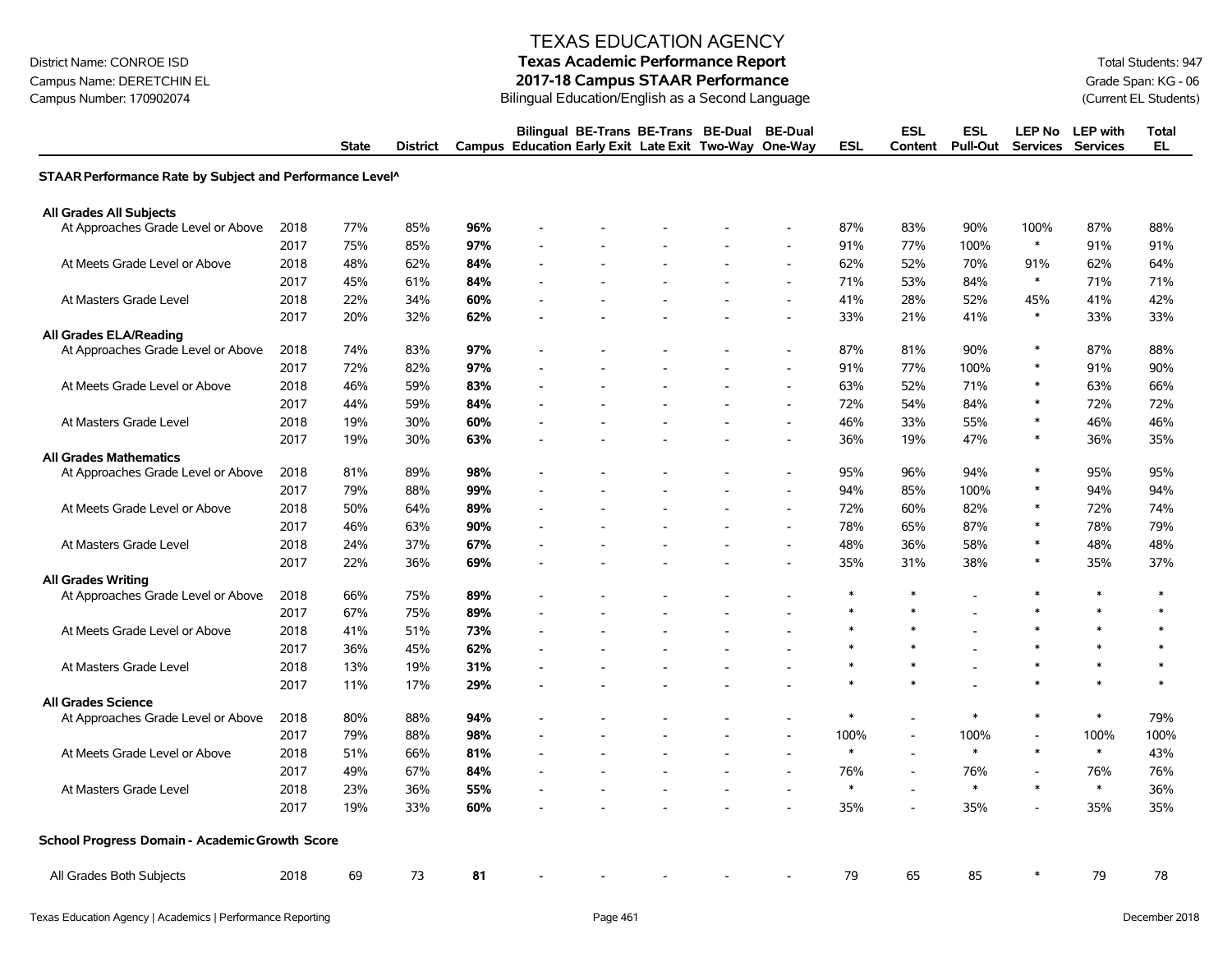# District Name: CONROE ISD **Texas Academic Performance Report Texas Academic Performance Report** Total Students: 947

Campus Name: DERETCHIN EL **2017-18 Campus STAAR Performance**<br>Campus Number: 170902074 Current EL Students) Bilingual Education/English as a Second Language (Current EL Students) Bilingual Education/English as a Second Language

|                                                       |      |              |                 |     | Bilingual BE-Trans BE-Trans BE-Dual BE-Dual           |                          |                          |                          |                          |        | <b>ESL</b> | <b>ESL</b>               | <b>LEP No</b>            | <b>LEP</b> with | Total |
|-------------------------------------------------------|------|--------------|-----------------|-----|-------------------------------------------------------|--------------------------|--------------------------|--------------------------|--------------------------|--------|------------|--------------------------|--------------------------|-----------------|-------|
|                                                       |      | <b>State</b> | <b>District</b> |     | Campus Education Early Exit Late Exit Two-Way One-Way |                          |                          |                          |                          | ESL    | Content    | <b>Pull-Out</b>          | Services                 | <b>Services</b> | EL    |
| All Grades ELA/Reading                                | 2018 | 69           | 71              | 76  |                                                       |                          |                          | $\overline{\phantom{a}}$ | $\overline{\phantom{0}}$ | 76     | 62         | 82                       |                          | 76              | 75    |
| All Grades Mathematics                                | 2018 | 70           | 75              | 86  | $\overline{\phantom{a}}$                              | $\overline{\phantom{a}}$ | $\overline{\phantom{a}}$ | $\overline{\phantom{a}}$ | $\overline{\phantom{0}}$ | 83     | 68         | 89                       | ∗                        | 83              | 82    |
| <b>Progress of Prior-Year Non-Proficient Students</b> |      |              |                 |     |                                                       |                          |                          |                          |                          |        |            |                          |                          |                 |       |
| Sum of Grades 4-8                                     |      |              |                 |     |                                                       |                          |                          |                          |                          |        |            |                          |                          |                 |       |
| Reading                                               | 2018 | 38%          | 41%             | 70% | $\overline{\phantom{a}}$                              | $\overline{\phantom{a}}$ | $\overline{\phantom{a}}$ | $\overline{\phantom{0}}$ | $\overline{\phantom{0}}$ | 67%    | $\ast$     | $\ast$                   | $\ast$                   | 67%             | 70%   |
|                                                       | 2017 | 35%          | 35%             | 50% | $\overline{\phantom{a}}$                              | $\overline{\phantom{0}}$ | $\overline{\phantom{0}}$ | $\overline{\phantom{0}}$ | $\overline{\phantom{a}}$ | $\ast$ | $\ast$     | $\ast$                   | $\overline{\phantom{0}}$ | ∗               | ж     |
| <b>Mathematics</b>                                    | 2018 | 47%          | 52%             | 78% | $\overline{\phantom{0}}$                              | $\overline{\phantom{a}}$ | -                        | $\overline{\phantom{a}}$ | $\overline{\phantom{a}}$ | $\ast$ | $\ast$     | $\ast$                   | $\overline{\phantom{0}}$ | ∗               | ж     |
|                                                       | 2017 | 43%          | 48%             | 75% | $\overline{\phantom{a}}$                              | $\overline{\phantom{a}}$ | $\overline{\phantom{a}}$ | $\overline{\phantom{a}}$ | $\overline{\phantom{a}}$ | ∗      | ∗          | $\overline{\phantom{0}}$ |                          | ∗               | ж     |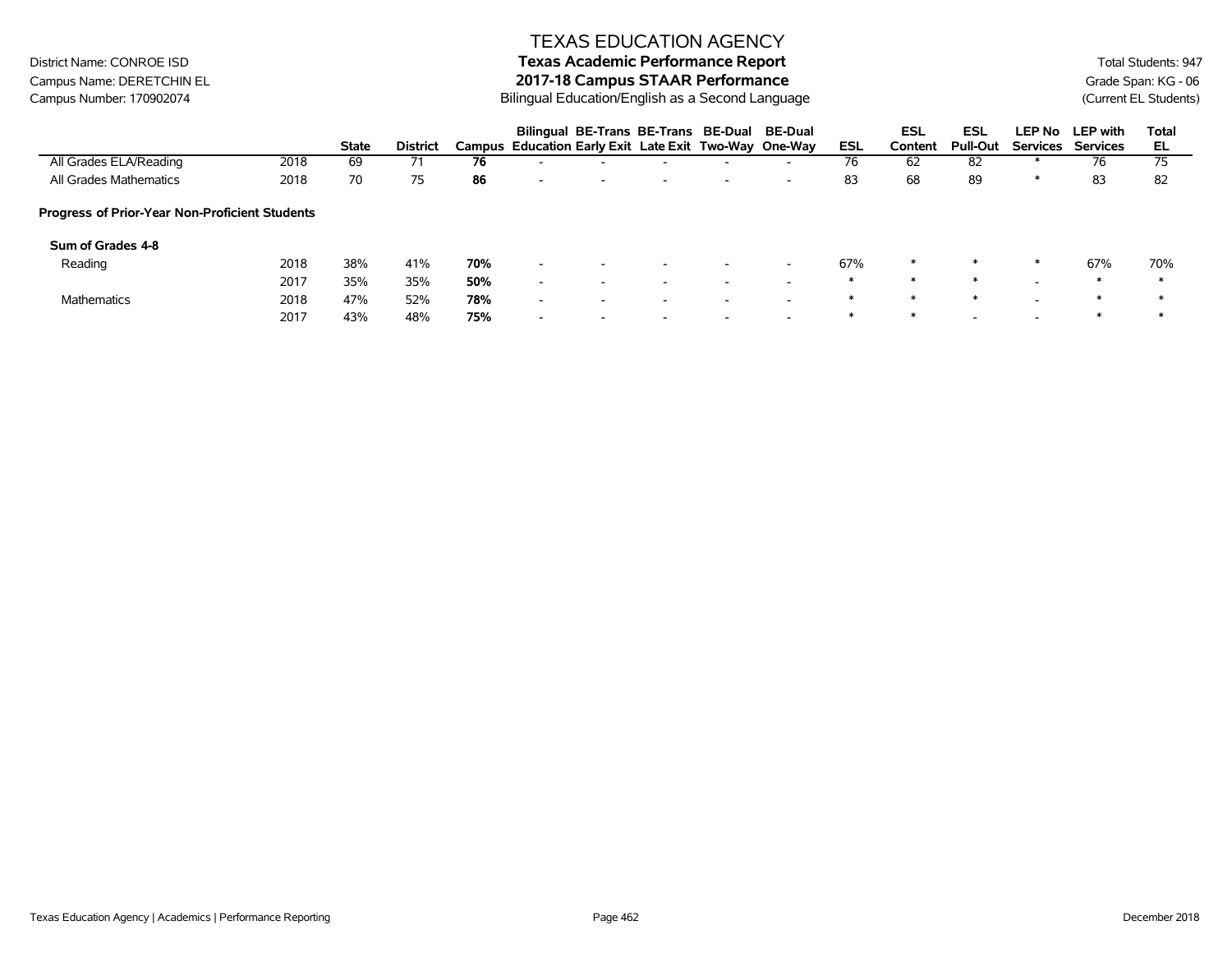## Campus Name: DERETCHIN EL **2017-18 Campus STAAR Participation**<br>Campus Number: 170902074<br>School Type: Elementary Campus Number: 170902074

#### TEXAS EDUCATION AGENCY

|                                                                                               |              |                 |               |             |                 |             |              |             |                                                      | Two or      |                |               |             |
|-----------------------------------------------------------------------------------------------|--------------|-----------------|---------------|-------------|-----------------|-------------|--------------|-------------|------------------------------------------------------|-------------|----------------|---------------|-------------|
|                                                                                               |              |                 |               | African     |                 |             | American     |             | <b>Pacific</b>                                       | <b>More</b> | <b>Special</b> | Econ          | EL          |
|                                                                                               | <b>State</b> | <b>District</b> | <b>Campus</b> | American    | <b>Hispanic</b> | White       | Indian       | Asian       | <b>Islander</b>                                      | Races       | Ed             | <b>Disadv</b> | (Current)   |
| 2018 STAAR Participation                                                                      |              |                 |               |             |                 |             |              |             |                                                      |             |                |               |             |
| (All Grades)                                                                                  |              |                 |               |             |                 |             |              |             |                                                      |             |                |               |             |
| <b>All Tests</b>                                                                              |              |                 |               |             |                 |             |              |             |                                                      |             |                |               |             |
| <b>Assessment Participant</b>                                                                 | 99%          | 99%             | 100%          | 100%        | 100%            | 99%         | 100%         | 100%        | $\overline{\phantom{a}}$                             | 100%        | 98%            | 100%          | 100%        |
| Included in Accountability<br>Not Included in Accountability                                  | 94%          | 95%             | 94%           | 70%         | 91%             | 97%         | 100%         | 93%         | $\overline{\phantom{a}}$                             | 100%        | 98%            | 79%           | 74%         |
| Mobile                                                                                        | 4%           | 3%              | 4%            | 21%         | 4%              | 3%          | 0%           | 3%          | -                                                    | 0%          | 0%             | 16%           | 7%          |
| <b>Other Exclusions</b>                                                                       | 1%           | 1%              | 2%            | 8%          | 5%              | 0%          | 0%           | 3%          | -                                                    | 0%          | 0%             | 5%            | 18%         |
| <b>Not Tested</b>                                                                             | 1%           | 1%              | 0%            | 0%          | $0\%$           | 1%          | 0%           | $0\%$       | $\overline{\phantom{a}}$                             | 0%          | 2%             | 0%            | 0%          |
| Absent                                                                                        | $1\%$        | 1%              | 0%            | 0%          | 0%              | 1%          | 0%           | $0\%$       | -                                                    | 0%          | 2%             | 0%            | $0\%$       |
| Other                                                                                         | 0%           | 0%              | 0%            | 0%          | $0\%$           | 0%          | 0%           | $0\%$       | $\overline{\phantom{a}}$                             | 0%          | 0%             | 0%            | 0%          |
| 2017 STAAR Participation<br>(All Grades)                                                      |              |                 |               |             |                 |             |              |             |                                                      |             |                |               |             |
| <b>All Tests</b>                                                                              |              |                 |               |             |                 |             |              |             |                                                      |             |                |               |             |
| <b>Assessment Participant</b><br>Included in Accountability<br>Not Included in Accountability | 99%<br>94%   | 99%<br>95%      | 100%<br>95%   | 100%<br>90% | 100%<br>92%     | 100%<br>96% | 100%<br>100% | 100%<br>92% | $\overline{\phantom{a}}$<br>$\overline{\phantom{a}}$ | 100%<br>96% | 97%<br>97%     | 100%<br>97%   | 100%<br>74% |
| Mobile                                                                                        | 4%           | 4%              | 3%            | 10%         | 2%              | 2%          | 0%           | 5%          | $\overline{\phantom{a}}$                             | 4%          | 0%             | 3%            | 10%         |
| <b>Other Exclusions</b>                                                                       | 1%           | 1%              | 2%            | 0%          | 5%              | $1\%$       | 0%           | 3%          | $\overline{\phantom{a}}$                             | 0%          | 0%             | 0%            | 15%         |
| Not Tested                                                                                    | 1%           | 1%              | 0%            | 0%          | $0\%$           | 0%          | 0%           | $0\%$       | $\overline{\phantom{a}}$                             | 0%          | 3%             | 0%            | 0%          |
| Absent                                                                                        | $1\%$        | 1%              | 0%            | 0%          | 0%              | 0%          | 0%           | 0%          | $\overline{\phantom{a}}$                             | 0%          | 3%             | 0%            | $0\%$       |
| Other                                                                                         | $0\%$        | 0%              | 0%            | 0%          | 0%              | 0%          | 0%           | 0%          | $\overline{\phantom{a}}$                             | 0%          | 0%             | 0%            | 0%          |
|                                                                                               |              |                 |               |             |                 |             |              |             |                                                      |             |                |               |             |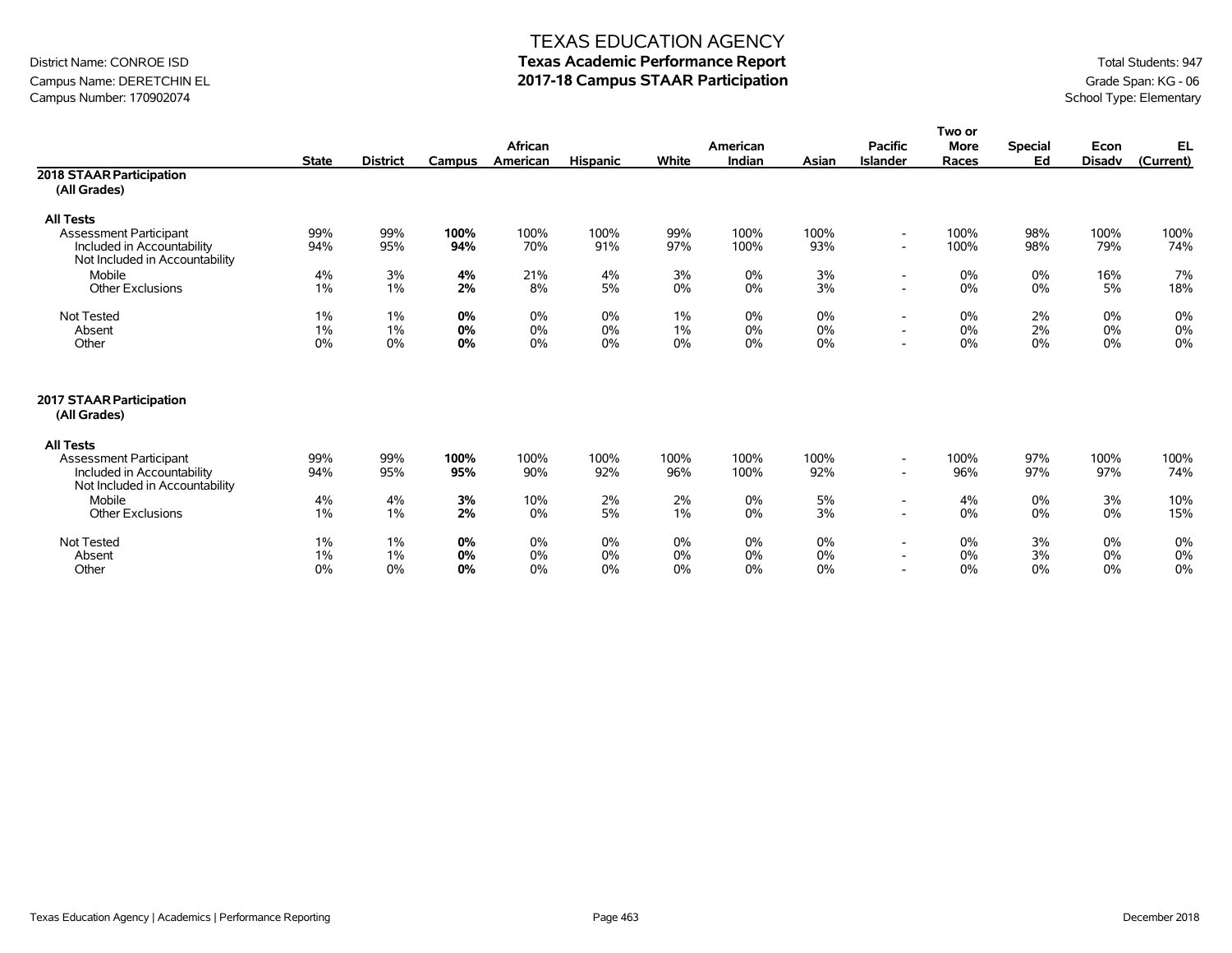## Campus Name: DERETCHIN EL **2017-18 Campus Attendance, Graduation, and Dropout Rates** Grammer (Grade Span: KG - 06<br>Campus Number: 170902074<br>School Type: Elementary Campus Number: 170902074

#### TEXAS EDUCATION AGENCY

|                                                              |              |                 |        |          |                 |       |          |       |                | Two or      |                |               |                          |
|--------------------------------------------------------------|--------------|-----------------|--------|----------|-----------------|-------|----------|-------|----------------|-------------|----------------|---------------|--------------------------|
|                                                              |              |                 |        | African  |                 |       | American |       | <b>Pacific</b> | <b>More</b> | <b>Special</b> | Econ          | EL                       |
|                                                              | <b>State</b> | <b>District</b> | Campus | American | <b>Hispanic</b> | White | Indian   | Asian | Islander       | Races       | Ed             | <b>Disadv</b> | (Current)                |
| <b>Attendance Rate</b>                                       |              |                 |        |          |                 |       |          |       |                |             |                |               |                          |
| 2016-17                                                      | 95.7%        | 96.4%           | 97.5%  | 97.9%    | 97.1%           | 97.5% | 96.8%    | 98.1% |                | 98.0%       | 97.3%          | 96.2%         | 97.2%                    |
| 2015-16                                                      | 95.8%        | 96.4%           | 97.4%  | 97.1%    | 97.4%           | 97.4% | 97.1%    | 98.0% |                | 98.0%       | 97.2%          | 96.1%         | 97.2%                    |
|                                                              |              |                 |        |          |                 |       |          |       |                |             |                |               |                          |
| Annual Dropout Rate (Gr 7-8)                                 |              |                 |        |          |                 |       |          |       |                |             |                |               |                          |
| 2016-17                                                      | 0.3%         | 0.1%            |        |          |                 |       |          |       |                |             |                |               |                          |
| 2015-16                                                      | 0.4%         | 0.0%            |        |          |                 |       |          |       |                |             |                |               |                          |
| Annual Dropout Rate (Gr 9-12)                                |              |                 |        |          |                 |       |          |       |                |             |                |               |                          |
| 2016-17                                                      | 1.9%         | 0.2%            |        |          |                 |       |          |       |                |             |                |               |                          |
| 2015-16                                                      | 2.0%         | 0.5%            |        |          |                 |       |          |       |                |             |                |               |                          |
|                                                              |              |                 |        |          |                 |       |          |       |                |             |                |               |                          |
| 4-Year Longitudinal Rate (Gr 9-12)<br>Class of 2017          |              |                 |        |          |                 |       |          |       |                |             |                |               |                          |
| Graduated                                                    | 89.7%        | 95.6%           |        |          |                 |       |          |       |                |             |                |               |                          |
| <b>Received TxCHSE</b>                                       | 0.4%         | 1.0%            |        |          |                 |       |          |       |                |             |                |               |                          |
| Continued HS                                                 | 4.0%         | 2.0%            |        |          |                 |       |          |       |                |             |                |               |                          |
| Dropped Out                                                  | 5.9%         | 1.4%            |        |          |                 |       |          |       |                |             |                |               |                          |
| Graduates and TxCHSE                                         | 90.1%        | 96.6%           |        |          |                 |       |          |       |                |             |                |               | $\overline{a}$           |
| Graduates, TxCHSE,                                           |              |                 |        |          |                 |       |          |       |                |             |                |               |                          |
|                                                              |              |                 |        |          |                 |       |          |       |                |             |                |               |                          |
| and Continuers<br>Class of 2016                              | 94.1%        | 98.6%           |        |          |                 |       |          |       |                |             |                |               | $\overline{\phantom{a}}$ |
| Graduated                                                    | 89.1%        | 94.3%           |        |          |                 |       |          |       |                |             |                | ۰             | $\blacksquare$           |
| Received TxCHSE                                              | 0.5%         | 1.0%            |        |          |                 |       |          |       |                |             |                |               | $\overline{\phantom{a}}$ |
| Continued HS                                                 | 4.2%         | 2.3%            |        |          |                 |       |          |       |                |             |                |               |                          |
|                                                              | 6.2%         | 2.5%            |        |          |                 |       |          |       |                |             |                |               |                          |
| Dropped Out                                                  |              |                 |        |          |                 |       |          |       |                |             |                |               |                          |
| Graduates and TxCHSE<br>Graduates, TxCHSE,                   | 89.6%        | 95.3%           |        |          |                 |       |          |       |                |             |                |               | $\overline{\phantom{a}}$ |
| and Continuers                                               | 93.8%        | 97.5%           |        |          |                 |       |          |       |                |             |                |               | $\overline{a}$           |
| 5-Year Extended Longitudinal Rate (Gr 9-12)<br>Class of 2016 |              |                 |        |          |                 |       |          |       |                |             |                |               |                          |
| Graduated                                                    | 91.6%        | 96.1%           |        |          |                 |       |          |       |                |             |                |               |                          |
| Received TxCHSE                                              | 0.7%         | 1.5%            |        |          |                 |       |          |       |                |             |                |               |                          |
| Continued HS                                                 | 1.2%         | 0.2%            |        |          |                 |       |          |       |                |             |                |               |                          |
| Dropped Out                                                  | 6.6%         | 2.2%            |        |          |                 |       |          |       |                |             |                |               |                          |
| Graduates and TxCHSE                                         | 92.2%        | 97.6%           |        |          |                 |       |          |       |                |             |                |               | $\overline{a}$           |
| Graduates, TxCHSE,                                           |              |                 |        |          |                 |       |          |       |                |             |                |               |                          |
| and Continuers<br>Class of 2015                              | 93.4%        | 97.8%           |        |          |                 |       |          |       |                |             |                |               | $\overline{\phantom{a}}$ |
| Graduated                                                    | 91.3%        | 97.4%           |        |          |                 |       |          |       |                |             |                |               | $\overline{\phantom{a}}$ |
| Received TxCHSE                                              | 0.8%         | 1.2%            |        |          |                 |       |          |       |                |             |                |               | $\overline{a}$           |
|                                                              |              | 0.1%            |        |          |                 |       |          |       |                |             |                |               |                          |
| Continued HS                                                 | 1.2%         |                 |        |          |                 |       |          |       |                |             |                |               | $\blacksquare$           |
| Dropped Out                                                  | 6.7%         | 1.2%            |        |          |                 |       |          |       |                |             |                |               | $\blacksquare$           |
| Graduates and TxCHSE<br>Graduates, TxCHSE,                   | 92.1%        | 98.7%           |        |          |                 |       |          |       |                |             |                |               | $\overline{a}$           |
| and Continuers                                               | 93.3%        | 98.8%           |        |          |                 |       |          |       |                |             |                |               | $\overline{\phantom{a}}$ |
| 6-Year Extended Longitudinal Rate (Gr 9-12)<br>Class of 2015 |              |                 |        |          |                 |       |          |       |                |             |                |               |                          |
| Graduated                                                    | 91.8%        | 97.4%           |        |          |                 |       |          |       |                |             |                |               |                          |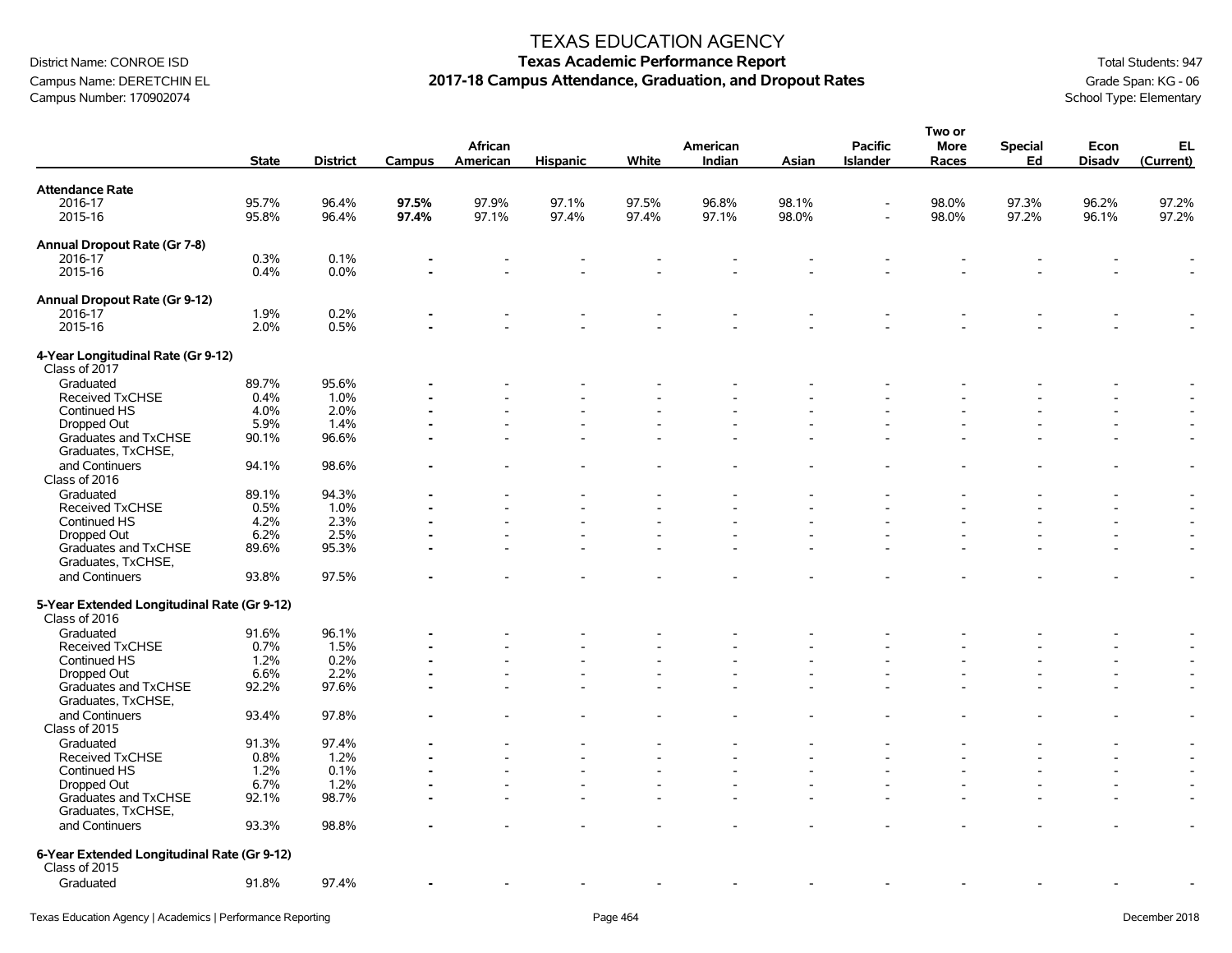### Campus Name: DERETCHIN EL **2017-18 Campus Attendance, Graduation, and Dropout Rates** Grammer (Grade Span: KG - 06<br>Campus Number: 170902074<br>School Type: Elementary Campus Number: 170902074

#### TEXAS EDUCATION AGENCY

|                                                             |              |                 |        |          |                 |       |          |       |                 | Two or      |                          |               |                |
|-------------------------------------------------------------|--------------|-----------------|--------|----------|-----------------|-------|----------|-------|-----------------|-------------|--------------------------|---------------|----------------|
|                                                             |              |                 |        | African  |                 |       | American |       | <b>Pacific</b>  | <b>More</b> | <b>Special</b>           | Econ          | EL             |
|                                                             | <b>State</b> | <b>District</b> | Campus | American | <b>Hispanic</b> | White | Indian   | Asian | <b>Islander</b> | Races       | Ed                       | <b>Disadv</b> | (Current)      |
| <b>Received TxCHSE</b>                                      | 1.0%         | 1.3%            |        |          |                 |       |          |       |                 |             | $\overline{\phantom{a}}$ |               |                |
| Continued HS                                                | 0.6%         | 0.0%            |        |          |                 |       |          |       |                 |             |                          |               |                |
| Dropped Out                                                 | 6.7%         | 1.2%            |        |          |                 |       |          |       |                 |             |                          |               |                |
| Graduates and TxCHSE                                        | 92.8%        | 98.7%           |        |          |                 |       |          |       |                 |             |                          |               |                |
| Graduates, TxCHSE,                                          |              |                 |        |          |                 |       |          |       |                 |             |                          |               |                |
| and Continuers                                              | 93.3%        | 98.8%           |        |          |                 |       |          |       |                 |             |                          |               |                |
| Class of 2014                                               |              |                 |        |          |                 |       |          |       |                 |             |                          |               |                |
| Graduated                                                   | 90.9%        | 97.2%           |        |          |                 |       |          |       |                 |             |                          |               |                |
|                                                             |              | 1.3%            |        |          |                 |       |          |       |                 |             |                          |               |                |
| <b>Received TxCHSE</b>                                      | 1.2%         |                 |        |          |                 |       |          |       |                 |             |                          |               |                |
| Continued HS                                                | 0.6%         | 0.1%            |        |          |                 |       |          |       |                 |             |                          |               |                |
| Dropped Out                                                 | 7.2%         | 1.4%            |        |          |                 |       |          |       |                 |             |                          |               |                |
| Graduates and TxCHSE                                        | 92.2%        | 98.5%           |        |          |                 |       |          |       |                 |             |                          |               |                |
| Graduates, TxCHSE,                                          |              |                 |        |          |                 |       |          |       |                 |             |                          |               |                |
| and Continuers                                              | 92.8%        | 98.6%           |        |          |                 |       |          |       |                 |             |                          |               | $\overline{a}$ |
|                                                             |              |                 |        |          |                 |       |          |       |                 |             |                          |               |                |
| 4-Year Federal Graduation Rate Without Exclusions (Gr 9-12) |              |                 |        |          |                 |       |          |       |                 |             |                          |               |                |
| Class of 2017                                               | 89.7%        | 92.8%           |        |          |                 |       |          |       |                 |             |                          |               |                |
| Class of 2016                                               | 89.1%        | 91.1%           |        |          |                 |       |          |       |                 |             |                          |               |                |
|                                                             |              |                 |        |          |                 |       |          |       |                 |             |                          |               |                |
| RHSP/DAP Graduates (Longitudinal Rate)                      |              |                 |        |          |                 |       |          |       |                 |             |                          |               |                |
| Class of 2017                                               | 88.5%        | 93.5%           |        |          |                 |       |          |       |                 |             |                          |               |                |
| Class of 2016                                               | 87.4%        | 92.6%           |        |          |                 |       |          |       |                 |             |                          |               |                |
|                                                             |              |                 |        |          |                 |       |          |       |                 |             |                          |               |                |
| FHSP-E Graduates (Longitudinal Rate)                        |              |                 |        |          |                 |       |          |       |                 |             |                          |               |                |
|                                                             |              |                 |        |          |                 |       |          |       |                 |             |                          |               |                |
| Class of 2017                                               | 6.0%         | 0.0%            |        |          |                 |       |          |       |                 |             |                          |               |                |
| Class of 2016                                               | 5.5%         | 0.0%            |        |          |                 |       |          |       |                 |             |                          |               |                |
|                                                             |              |                 |        |          |                 |       |          |       |                 |             |                          |               |                |
| FHSP-DLA Graduates (Longitudinal Rate)                      |              |                 |        |          |                 |       |          |       |                 |             |                          |               |                |
| Class of 2017                                               | 60.8%        | 3.6%            |        |          |                 |       |          |       |                 |             |                          |               |                |
| Class of 2016                                               | 54.0%        | 0.0%            |        |          |                 |       |          |       |                 |             |                          |               |                |
|                                                             |              |                 |        |          |                 |       |          |       |                 |             |                          |               |                |
| RHSP/DAP/FHSP-E/FHSP-DLA Graduates (Longitudinal Rate)      |              |                 |        |          |                 |       |          |       |                 |             |                          |               |                |
| Class of 2017                                               | 85.9%        | 92.9%           |        |          |                 |       |          |       |                 |             |                          |               |                |
| Class of 2016                                               | 85.1%        | 92.4%           |        |          |                 |       |          |       |                 |             |                          |               |                |
|                                                             |              |                 |        |          |                 |       |          |       |                 |             |                          |               |                |
| <b>RHSP/DAP Graduates (Annual Rate)</b>                     |              |                 |        |          |                 |       |          |       |                 |             |                          |               |                |
| 2016-17                                                     | 87.2%        | 93.0%           |        |          |                 |       |          |       |                 |             |                          |               |                |
| 2015-16                                                     | 85.6%        | 92.0%           |        |          |                 |       |          |       |                 |             |                          |               |                |
|                                                             |              |                 |        |          |                 |       |          |       |                 |             |                          |               |                |
| FHSP-E Graduates (Annual Rate)                              |              |                 |        |          |                 |       |          |       |                 |             |                          |               |                |
| 2016-17                                                     | 7.2%         | 0.0%            |        |          |                 |       |          |       |                 |             |                          |               |                |
| 2015-16                                                     | 5.6%         | 0.0%            |        |          |                 |       |          |       |                 |             |                          |               |                |
|                                                             |              |                 |        |          |                 |       |          |       |                 |             |                          |               |                |
|                                                             |              |                 |        |          |                 |       |          |       |                 |             |                          |               |                |
| FHSP-DLA Graduates (Annual Rate)                            |              |                 |        |          |                 |       |          |       |                 |             |                          |               |                |
| 2016-17                                                     | 56.5%        | 5.1%            |        |          |                 |       |          |       |                 |             |                          |               |                |
| 2015-16                                                     | 51.9%        | 0.0%            |        |          |                 |       |          |       |                 |             |                          |               |                |
|                                                             |              |                 |        |          |                 |       |          |       |                 |             |                          |               |                |
| RHSP/DAP/FHSP-E/FHSP-DLA Graduates (Annual Rate)            |              |                 |        |          |                 |       |          |       |                 |             |                          |               |                |
| 2016-17                                                     | 84.0%        | 91.7%           |        |          |                 |       |          |       |                 |             |                          |               |                |
| 2015-16                                                     | 83.3%        | 91.8%           |        |          |                 |       |          |       |                 |             |                          |               |                |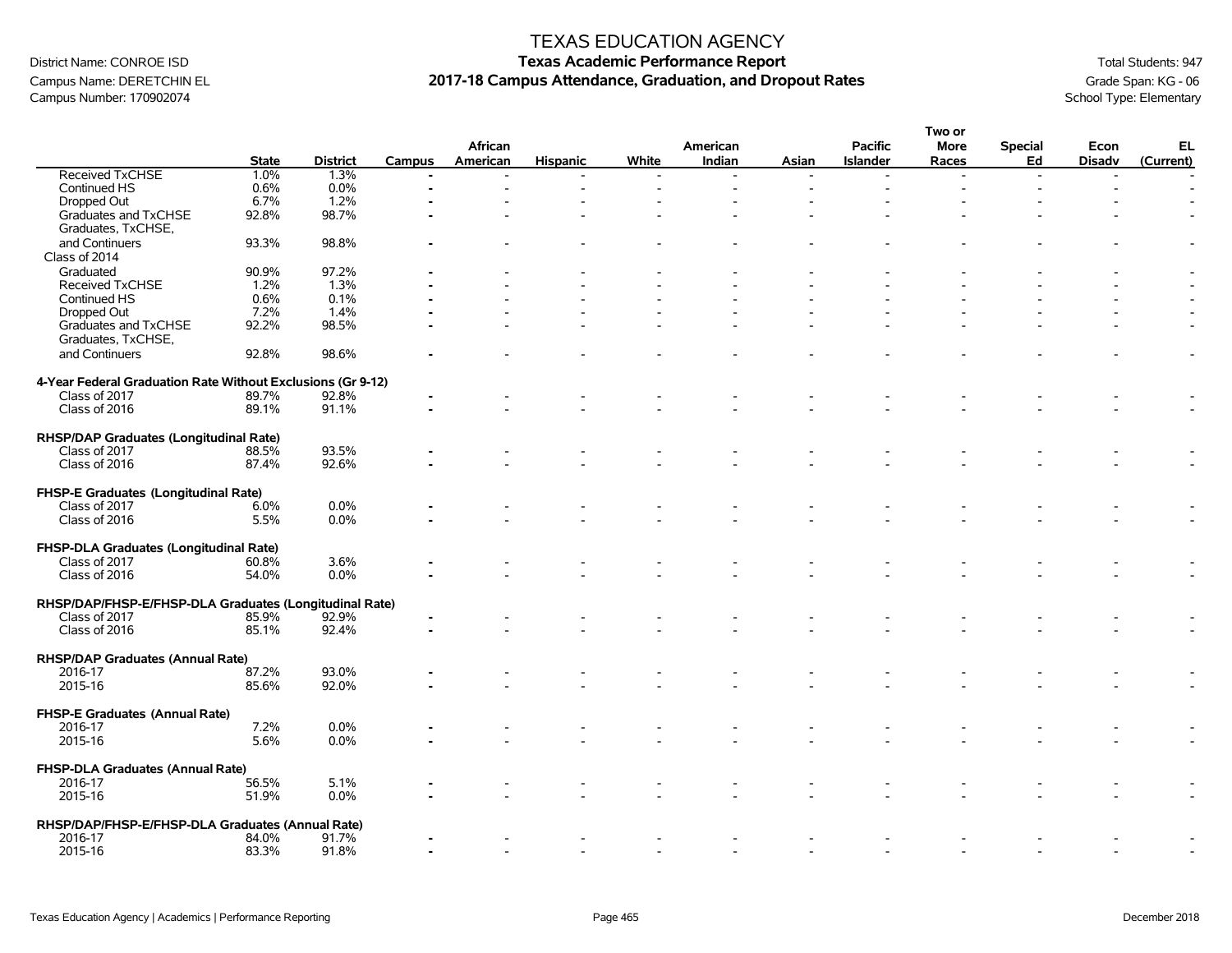### Campus Name: DERETCHIN EL **2017-18 Campus Graduation Profile** Graduation Profile Graduation Profile Grade Span: KG - 06<br>Campus Number: 170902074 School Type: Elementary Campus Number: 170902074

|                                                            | Campus<br>Count | Campus<br>Percent | <b>District</b><br>Count | State<br>Count |
|------------------------------------------------------------|-----------------|-------------------|--------------------------|----------------|
| Graduates (2016-17 Annual Graduates)                       |                 |                   |                          |                |
| <b>Total Graduates</b>                                     |                 |                   | 3,791                    | 334,424        |
| By Ethnicity:                                              |                 |                   |                          |                |
| African American                                           |                 |                   | 274                      | 42,132         |
| Hispanic                                                   |                 |                   | 1,196                    | 164,446        |
| White                                                      |                 |                   | 2,063                    | 105,748        |
| American Indian                                            |                 |                   | 11                       | 1,254          |
| Asian                                                      |                 |                   | 141                      | 14,036         |
| Pacific Islander                                           |                 |                   | 9                        | 525            |
| Two or More Races                                          |                 |                   | 97                       | 6,283          |
| By Graduation Type:                                        |                 |                   |                          |                |
| Minimum H.S. Program                                       |                 |                   | 260                      | 37,072         |
| Recommended H.S. Program/Distinguished Achievement Program |                 |                   | 3,472                    | 252,091        |
| Foundation H.S. Program (No Endorsement)                   |                 |                   | 56                       | 16,650         |
| Foundation H.S. Program (Endorsement)                      |                 |                   | 0                        | 3,212          |
| Foundation H.S. Program (DLA)                              |                 |                   | 3                        | 25,399         |
| <b>Special Education Graduates</b>                         |                 |                   | 189                      | 25,105         |
| Economically Disadvantaged Graduates                       |                 |                   | 939                      | 159,476        |
| <b>LEP Graduates</b>                                       |                 |                   | 95                       | 17,579         |
| <b>At-Risk Graduates</b>                                   |                 |                   | 1,024                    | 132,112        |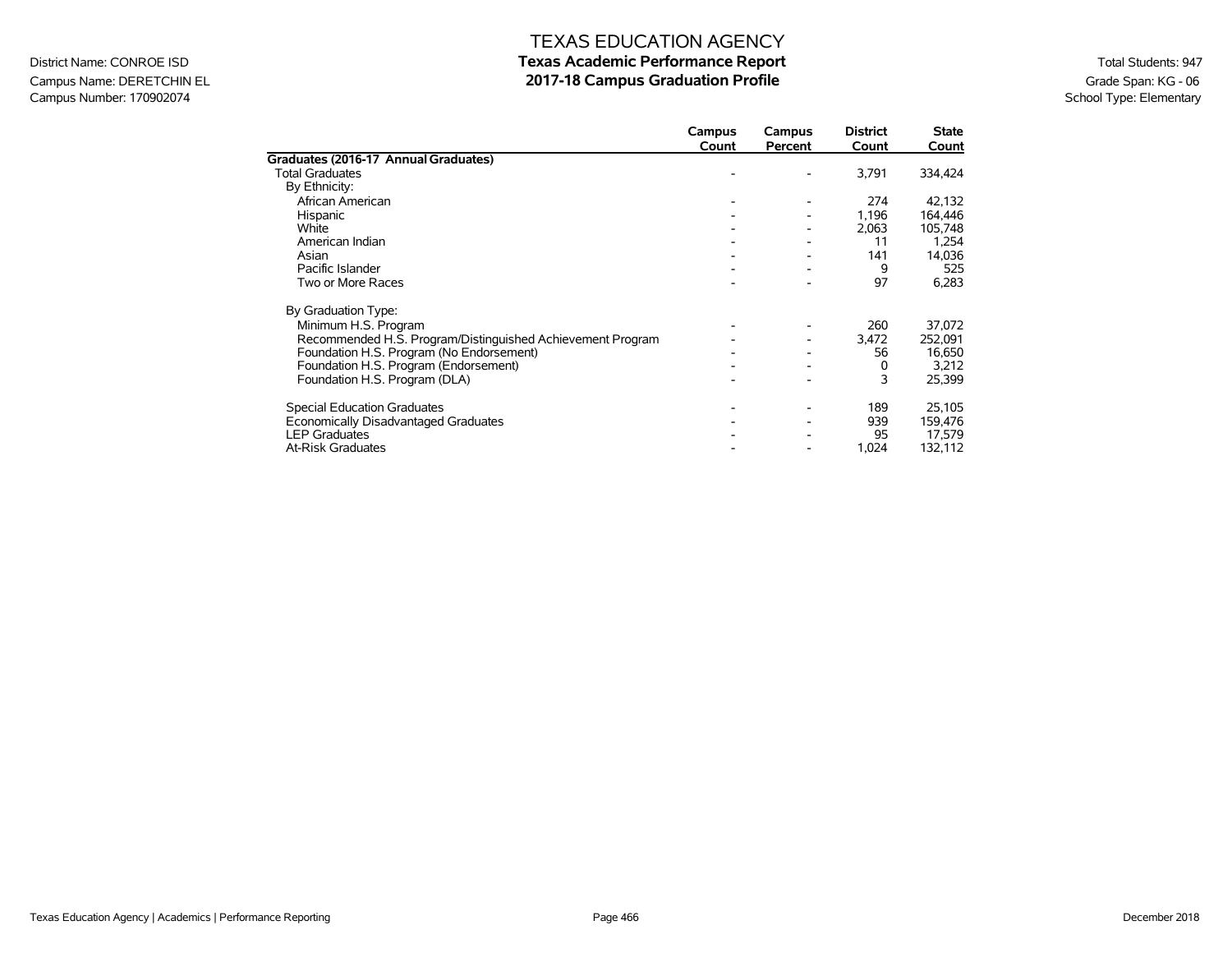Campus Number: 170902074

#### TEXAS EDUCATION AGENCY

## District Name: CONROE ISD **Texas Academic Performance Report Texas Academic Performance Report** Total Students: 947 Campus Name: DERETCHIN EL **2017-18 Campus College, Career, and Military Readiness (CCMR)** Grade Span: KG - 06<br>Campus Number: 170902074<br>School Type: Elementary

|                                                                                                                                               | <b>State</b> | <b>District</b> | <b>Campus</b> | African<br>American | <b>Hispanic</b> | White | American<br>Indian |       | <b>Pacific</b>  | Two or<br><b>More</b> | <b>Special</b><br>Ed | Econ<br><b>Disadv</b> | EL<br>(Current) |
|-----------------------------------------------------------------------------------------------------------------------------------------------|--------------|-----------------|---------------|---------------------|-----------------|-------|--------------------|-------|-----------------|-----------------------|----------------------|-----------------------|-----------------|
| College, Career, and Military Ready Graduates (Student Achievement)                                                                           |              |                 |               |                     |                 |       |                    | Asian | <b>Islander</b> | Races                 |                      |                       |                 |
| College, Career, and Military Ready (Annual Graduates)<br>2016-17                                                                             | 54.2%        | 65.3%           |               |                     |                 |       |                    |       |                 |                       |                      |                       |                 |
| <b>College Ready Graduates</b><br>College Ready (Annual Graduates)<br>2016-17                                                                 | 47.0%        | 61.3%           |               |                     |                 |       |                    |       |                 |                       |                      |                       |                 |
| TSI Criteria Graduates (Annual Graduates)<br>English Language Arts                                                                            |              |                 |               |                     |                 |       |                    |       |                 |                       |                      |                       |                 |
| 2016-17<br>Mathematics                                                                                                                        | 53.2%        | 67.0%           |               |                     |                 |       |                    |       |                 |                       |                      |                       |                 |
| 2016-17<br><b>Both Subjects</b>                                                                                                               | 42.0%        | 57.8%           |               |                     |                 |       |                    |       |                 |                       |                      |                       |                 |
| 2016-17                                                                                                                                       | 37.8%        | 55.6%           |               |                     |                 |       |                    |       |                 |                       |                      |                       |                 |
| Completion of Either Nine or More Hours of Dual Credit in Any Subject or Three or More Hours of ELA or Math (Annual Graduates)<br>Any Subject |              |                 |               |                     |                 |       |                    |       |                 |                       |                      |                       |                 |
| 2016-17                                                                                                                                       | 19.9%        | 23.4%           |               |                     |                 |       |                    |       |                 |                       |                      |                       |                 |
| AP/IB Met Criteria in Any Subject (Annual Graduates)<br>Any Subject                                                                           |              |                 |               |                     |                 |       |                    |       |                 |                       |                      |                       |                 |
| 2016-17                                                                                                                                       | 20.1%        | 34.9%           |               |                     |                 |       |                    |       |                 |                       |                      |                       |                 |
| Associate's Degree<br>Associate's Degree (Annual Graduates)<br>2016-17                                                                        | 0.8%         | 0.0%            |               |                     |                 |       |                    |       |                 |                       |                      |                       |                 |
| <b>Career/Military Ready Graduates</b><br>Career or Military Ready (Annual Graduates)                                                         |              |                 |               |                     |                 |       |                    |       |                 |                       |                      |                       |                 |
| 2016-17                                                                                                                                       | 13.2%        | 8.8%            |               |                     |                 |       |                    |       |                 |                       |                      |                       |                 |
| Approved Industry-based Certification (Annual Graduates)<br>2016-17                                                                           | 2.7%         | 1.8%            |               |                     |                 |       |                    |       |                 |                       |                      |                       |                 |
| Graduate with Completed IEP and Workforce Readiness (Annual Graduates)<br>2016-17                                                             | 1.0%         | 0.2%            |               |                     |                 |       |                    |       |                 |                       |                      |                       |                 |
| CTE Coherent Sequence Coursework Aligned with Industry-Based Certifications (Annual Graduates)<br>2016-17                                     | 17.3%        | 11.2%           |               |                     |                 |       |                    |       |                 |                       |                      |                       |                 |
| U.S. Armed Forces Enlistment (Annual Graduates)<br>2016-17                                                                                    | 2.2%         | 1.8%            |               |                     |                 |       |                    |       |                 |                       |                      |                       |                 |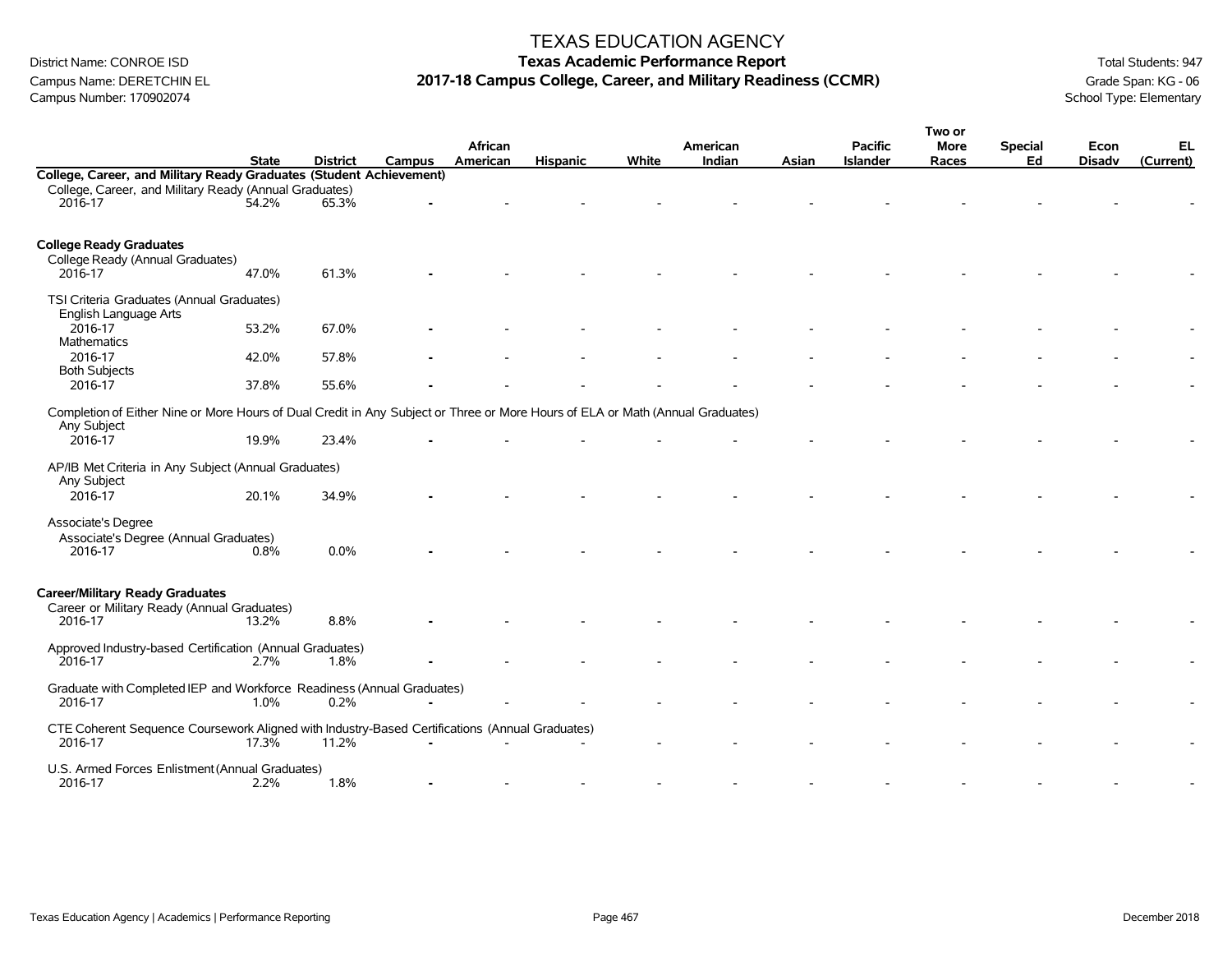## Campus Name: DERETCHIN EL **2017-18 Campus CCMR-related Indicators** Grade Span: KG - 06<br>Campus Number: 170902074<br>School Type: Elementary Campus Number: 170902074

### TEXAS EDUCATION AGENCY

|                                                                           |              |                 |        |          |                          |       |                          |       |                          | Two or      |                |                          |           |
|---------------------------------------------------------------------------|--------------|-----------------|--------|----------|--------------------------|-------|--------------------------|-------|--------------------------|-------------|----------------|--------------------------|-----------|
|                                                                           |              |                 |        | African  |                          |       | American                 |       | <b>Pacific</b>           | <b>More</b> | <b>Special</b> | Econ                     | EL        |
|                                                                           | <b>State</b> | <b>District</b> | Campus | American | <b>Hispanic</b>          | White | Indian                   | Asian | <b>Islander</b>          | Races       | Ed             | <b>Disadv</b>            | (Current) |
| TSIA Results (Examinees >= Criterion) (Annual Graduates)                  |              |                 |        |          |                          |       |                          |       |                          |             |                |                          |           |
| Reading                                                                   |              |                 |        |          |                          |       |                          |       |                          |             |                |                          |           |
| 2016-17                                                                   | 23.4%        | 28.3%           |        |          |                          |       |                          |       |                          |             |                |                          |           |
| 2015-16                                                                   | 22.6%        | 29.5%           |        |          |                          |       |                          |       |                          |             |                |                          |           |
| <b>Mathematics</b>                                                        |              |                 |        |          |                          |       |                          |       |                          |             |                |                          |           |
| 2016-17                                                                   | 19.8%        | 24.5%           |        |          |                          |       |                          |       |                          |             |                |                          |           |
| 2015-16                                                                   | 18.1%        | 25.1%           |        |          |                          |       |                          |       |                          |             |                |                          |           |
| <b>Both Subjects</b>                                                      |              |                 |        |          |                          |       |                          |       |                          |             |                |                          |           |
| 2016-17                                                                   |              | 19.0%           |        |          |                          |       |                          |       |                          |             |                |                          |           |
|                                                                           | 12.9%        |                 |        |          |                          |       |                          |       |                          |             |                |                          |           |
| <b>CTE Coherent Sequence (Annual Graduates)</b>                           |              |                 |        |          |                          |       |                          |       |                          |             |                |                          |           |
| 2016-17                                                                   | 50.5%        | 24.7%           |        |          |                          |       |                          |       |                          |             |                |                          |           |
|                                                                           |              | 19.9%           |        |          |                          |       |                          |       |                          |             |                |                          |           |
| 2015-16                                                                   | 47.8%        |                 |        |          |                          |       |                          |       |                          |             |                |                          |           |
|                                                                           |              |                 |        |          |                          |       |                          |       |                          |             |                |                          |           |
| Completed and Received Credit for College Prep Courses (Annual Graduates) |              |                 |        |          |                          |       |                          |       |                          |             |                |                          |           |
| English Language Arts                                                     |              |                 |        |          |                          |       |                          |       |                          |             |                |                          |           |
| 2016-17                                                                   | 0.8%         | 0.3%            |        |          |                          |       |                          |       |                          |             |                |                          |           |
| <b>Mathematics</b>                                                        |              |                 |        |          |                          |       |                          |       |                          |             |                |                          |           |
| 2016-17                                                                   | 1.4%         | 0.0%            |        |          |                          |       |                          |       |                          |             |                |                          |           |
| <b>Both Subjects</b>                                                      |              |                 |        |          |                          |       |                          |       |                          |             |                |                          |           |
| 2016-17                                                                   | 0.2%         | 0.0%            |        |          |                          |       |                          |       |                          |             |                |                          |           |
|                                                                           |              |                 |        |          |                          |       |                          |       |                          |             |                |                          |           |
| AP/IB Results (Participation) (Grades 11-12)                              |              |                 |        |          |                          |       |                          |       |                          |             |                |                          |           |
| All Subjects                                                              |              |                 |        |          |                          |       |                          |       |                          |             |                |                          |           |
| 2017                                                                      | 26.2%        | 35.3%           |        |          |                          |       |                          |       |                          |             | n/a            |                          | n/a       |
| 2016                                                                      | 25.5%        | 36.8%           |        |          |                          |       |                          |       |                          |             | n/a            |                          | n/a       |
| English Language Arts                                                     |              |                 |        |          |                          |       |                          |       |                          |             |                |                          |           |
|                                                                           |              |                 |        |          |                          |       |                          |       |                          |             |                |                          |           |
| 2017                                                                      | 15.9%        | 13.0%           |        |          |                          |       |                          |       |                          |             | n/a            |                          | n/a       |
| 2016                                                                      | 15.5%        | 13.4%           |        |          |                          |       |                          |       |                          |             | n/a            | $\overline{\phantom{a}}$ | n/a       |
| <b>Mathematics</b>                                                        |              |                 |        |          |                          |       |                          |       |                          |             |                |                          |           |
| 2017                                                                      | 7.2%         | 12.9%           |        |          |                          |       |                          |       |                          |             | n/a            | $\overline{\phantom{a}}$ | n/a       |
| 2016                                                                      | 6.8%         | 11.9%           |        |          |                          |       |                          |       |                          |             | n/a            | $\overline{\phantom{a}}$ | n/a       |
| Science                                                                   |              |                 |        |          |                          |       |                          |       |                          |             |                |                          |           |
| 2017                                                                      | 10.9%        | 17.8%           |        |          |                          |       |                          |       |                          |             | n/a            |                          | n/a       |
| 2016                                                                      | 10.4%        | 18.5%           |        |          |                          |       |                          |       |                          |             | n/a            | $\overline{\phantom{a}}$ | n/a       |
| Social Studies                                                            |              |                 |        |          |                          |       |                          |       |                          |             |                |                          |           |
| 2017                                                                      | 15.0%        | 24.0%           |        |          |                          |       |                          |       |                          |             | n/a            |                          | n/a       |
| 2016                                                                      | 14.8%        | 26.9%           |        |          |                          |       |                          |       |                          |             | n/a            |                          | n/a       |
|                                                                           |              |                 |        |          |                          |       |                          |       |                          |             |                |                          |           |
| AP/IB Results (Examinees >= Criterion) (Grades 11-12)                     |              |                 |        |          |                          |       |                          |       |                          |             |                |                          |           |
| All Subjects                                                              |              |                 |        |          |                          |       |                          |       |                          |             |                |                          |           |
| 2017                                                                      | 49.1%        | 65.4%           |        |          |                          |       |                          |       |                          |             | n/a            |                          | n/a       |
| 2016                                                                      | 49.5%        | 64.0%           |        |          |                          |       |                          |       |                          |             | n/a            |                          | n/a       |
| English Language Arts                                                     |              |                 |        |          |                          |       |                          |       |                          |             |                |                          |           |
|                                                                           |              |                 |        |          |                          |       |                          |       |                          |             |                |                          |           |
| 2017                                                                      | 41.3%        | 66.8%           |        |          |                          |       |                          |       |                          |             | n/a            | $\overline{\phantom{0}}$ | n/a       |
| 2016                                                                      | 43.3%        | 66.4%           |        |          |                          |       |                          |       |                          |             | n/a            | $\overline{\phantom{a}}$ | n/a       |
| <b>Mathematics</b>                                                        |              |                 |        |          |                          |       |                          |       |                          |             |                |                          |           |
| 2017                                                                      | 51.3%        | 62.4%           |        |          |                          |       |                          |       |                          |             | n/a            |                          | n/a       |
| 2016                                                                      | 54.0%        | 62.6%           |        |          |                          |       |                          |       |                          |             | n/a            |                          | n/a       |
| Science                                                                   |              |                 |        |          |                          |       |                          |       |                          |             |                |                          |           |
| 2017                                                                      | 38.3%        | 58.0%           |        |          |                          |       |                          |       |                          |             | n/a            |                          | n/a       |
| 2016                                                                      | 35.1%        | 55.9%           |        |          | $\overline{\phantom{a}}$ |       | $\overline{\phantom{a}}$ |       | $\overline{\phantom{a}}$ |             | n/a            | $\overline{\phantom{a}}$ | n/a       |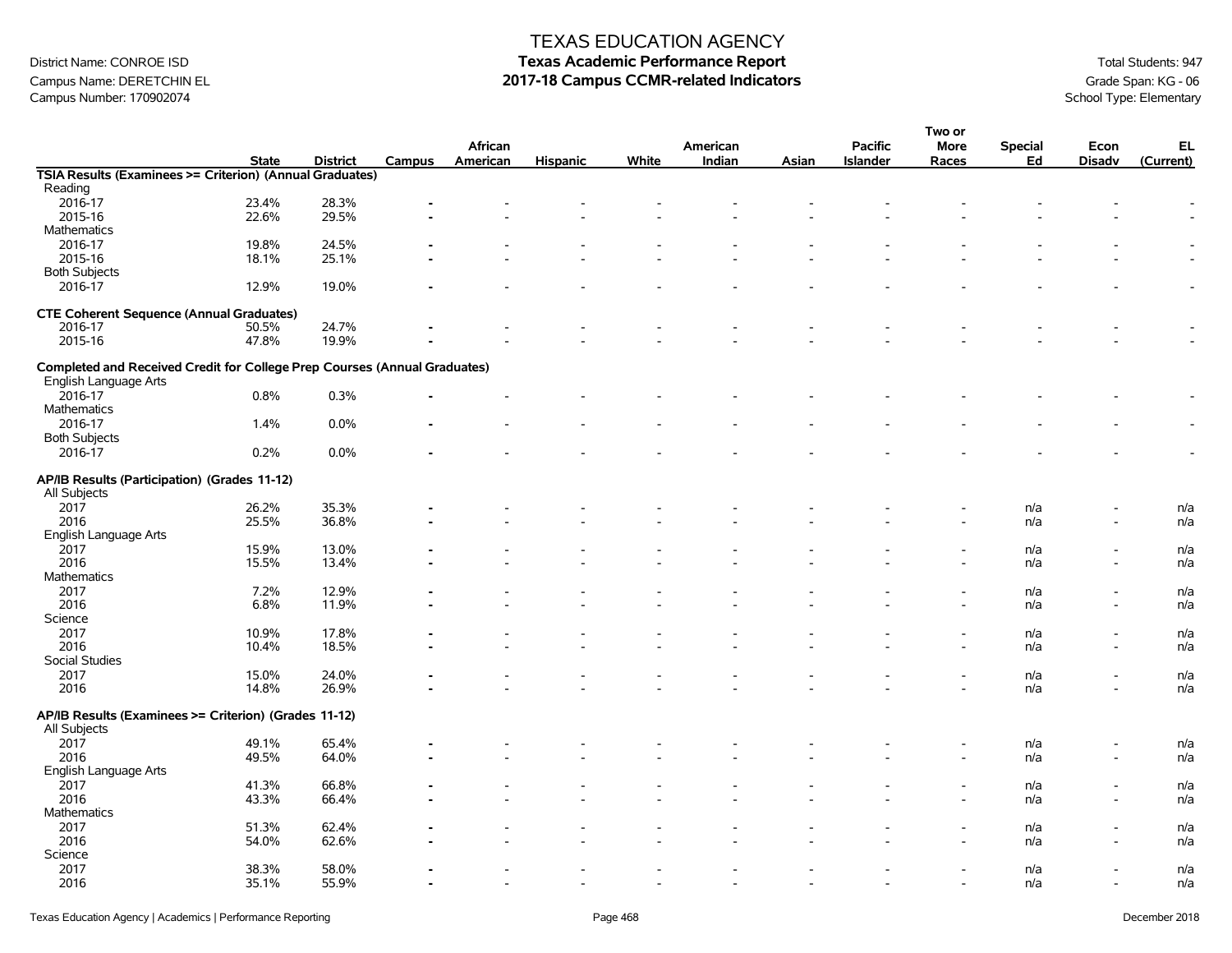## Campus Name: DERETCHIN EL **2017-18 Campus CCMR-related Indicators** Grade Span: KG - 06<br>Campus Number: 170902074<br>School Type: Elementary Campus Number: 170902074

### TEXAS EDUCATION AGENCY

|                                             |              |                 |                |          |                          |                          |                |       |                 | Two or                   |                |                          |           |
|---------------------------------------------|--------------|-----------------|----------------|----------|--------------------------|--------------------------|----------------|-------|-----------------|--------------------------|----------------|--------------------------|-----------|
|                                             |              |                 |                | African  |                          |                          | American       |       | <b>Pacific</b>  | <b>More</b>              | <b>Special</b> | Econ                     | EL        |
|                                             | <b>State</b> | <b>District</b> | Campus         | American | <b>Hispanic</b>          | White                    | Indian         | Asian | <b>Islander</b> | Races                    | Ed             | <b>Disadv</b>            | (Current) |
| <b>Social Studies</b>                       |              |                 |                |          |                          |                          |                |       |                 |                          |                |                          |           |
| 2017                                        | 41.4%        | 55.0%           |                |          |                          |                          |                |       |                 |                          | n/a            | ۰                        | n/a       |
| 2016                                        | 41.6%        | 55.3%           |                |          |                          |                          |                |       |                 |                          | n/a            |                          | n/a       |
| <b>SAT/ACT Results (Annual Graduates)</b>   |              |                 |                |          |                          |                          |                |       |                 |                          |                |                          |           |
| Tested                                      |              |                 |                |          |                          |                          |                |       |                 |                          |                |                          |           |
| Class of 2017                               | 73.5%        | 70.1%           | $\blacksquare$ |          |                          |                          |                |       |                 | $\overline{\phantom{a}}$ | n/a            | $\overline{\phantom{a}}$ | n/a       |
| Class of 2016                               | 71.6%        | 71.5%           | $\blacksquare$ |          | $\overline{\phantom{a}}$ |                          |                |       |                 | $\overline{\phantom{a}}$ | n/a            | $\overline{\phantom{a}}$ | n/a       |
| At/Above Criterion                          |              |                 |                |          |                          |                          |                |       |                 |                          |                |                          |           |
| Class of 2017                               | 22.3%        | 45.7%           | $\blacksquare$ |          |                          |                          |                |       |                 | $\overline{\phantom{a}}$ | n/a            | $\overline{\phantom{a}}$ | n/a       |
| Class of 2016                               | 22.5%        | 42.4%           |                |          |                          |                          |                |       |                 | $\overline{a}$           | n/a            | $\blacksquare$           | n/a       |
| <b>Average SAT Score (Annual Graduates)</b> |              |                 |                |          |                          |                          |                |       |                 |                          |                |                          |           |
| All Subjects                                |              |                 |                |          |                          |                          |                |       |                 |                          |                |                          |           |
| Class of 2017                               | 1019         | 1142            |                |          |                          |                          |                |       |                 |                          | n/a            | $\overline{\phantom{a}}$ | n/a       |
| Class of 2016                               | 1375         | 1550            |                |          |                          |                          |                |       |                 | $\overline{\phantom{a}}$ | n/a            | $\blacksquare$           | n/a       |
| English Language Arts                       |              |                 |                |          |                          |                          |                |       |                 |                          |                |                          |           |
| Class of 2017                               | 512          | 573             | $\blacksquare$ |          |                          |                          |                |       |                 | $\overline{\phantom{0}}$ | n/a            | $\overline{\phantom{a}}$ | n/a       |
| Class of 2016                               | 903          | 1017            | $\blacksquare$ |          |                          |                          |                |       |                 | $\overline{\phantom{a}}$ | n/a            | $\blacksquare$           | n/a       |
| Mathematics                                 |              |                 |                |          |                          |                          |                |       |                 |                          |                |                          |           |
| Class of 2017                               | 507          | 569             | $\blacksquare$ |          |                          |                          |                |       |                 | $\overline{\phantom{0}}$ | n/a            | $\overline{\phantom{a}}$ | n/a       |
| Class of 2016                               | 472          | 533             |                |          |                          |                          |                |       |                 |                          | n/a            | $\blacksquare$           | n/a       |
| <b>Average ACT Score (Annual Graduates)</b> |              |                 |                |          |                          |                          |                |       |                 |                          |                |                          |           |
| All Subjects                                |              |                 |                |          |                          |                          |                |       |                 |                          |                |                          |           |
| Class of 2017                               | 20.3         | 23.5            | $\blacksquare$ |          |                          |                          |                |       |                 |                          | n/a            | $\overline{\phantom{a}}$ | n/a       |
| Class of 2016                               | 20.3         | 23.2            |                |          |                          |                          |                |       |                 | $\overline{a}$           | n/a            | $\blacksquare$           | n/a       |
| English Language Arts                       |              |                 |                |          |                          |                          |                |       |                 |                          |                |                          |           |
| Class of 2017                               | 19.9         | 23.4            | $\blacksquare$ |          |                          |                          |                |       |                 | $\overline{\phantom{a}}$ | n/a            | $\overline{\phantom{a}}$ | n/a       |
| Class of 2016                               | 19.8         | 22.9            |                |          |                          |                          |                |       |                 | $\overline{\phantom{a}}$ | n/a            | $\overline{\phantom{a}}$ | n/a       |
| Mathematics                                 |              |                 |                |          |                          |                          |                |       |                 |                          |                |                          |           |
| Class of 2017                               | 20.4         | 23.4            |                |          |                          |                          |                |       |                 | $\overline{\phantom{a}}$ | n/a            | $\overline{\phantom{a}}$ | n/a       |
| Class of 2016                               | 20.5         | 23.3            |                |          | $\overline{\phantom{a}}$ |                          |                |       |                 | $\sim$                   | n/a            | $\overline{\phantom{a}}$ | n/a       |
| Science                                     |              |                 |                |          |                          |                          |                |       |                 |                          |                |                          |           |
| Class of 2017                               | 20.6         | 23.5            | $\blacksquare$ |          |                          |                          |                |       |                 | $\overline{\phantom{0}}$ | n/a            | $\overline{\phantom{a}}$ | n/a       |
| Class of 2016                               | 20.5         | 23.1            |                |          | $\overline{\phantom{a}}$ | $\overline{\phantom{a}}$ | $\overline{a}$ |       |                 | $\sim$                   | n/a            | $\overline{\phantom{a}}$ | n/a       |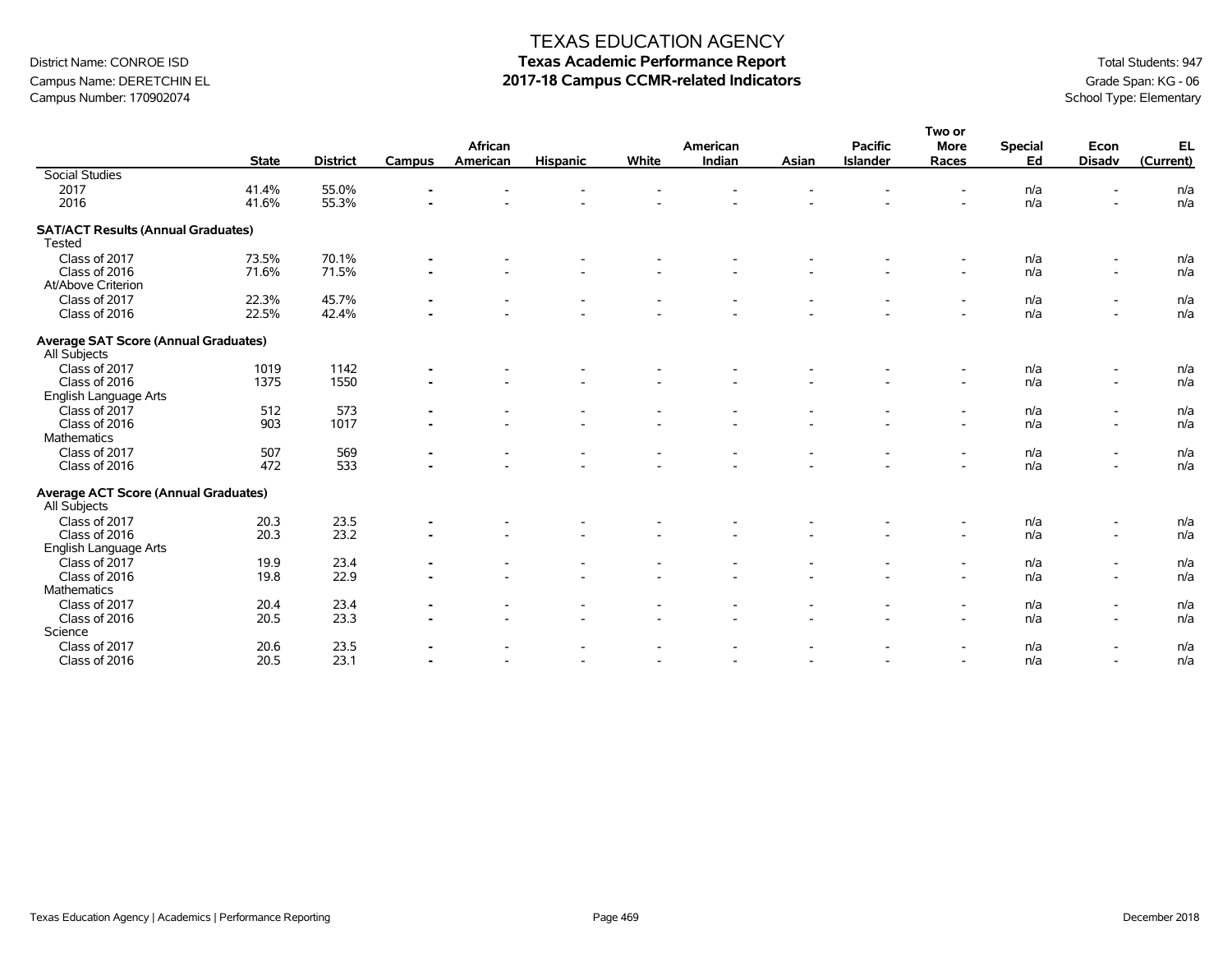# Campus Number: 170902074

#### TEXAS EDUCATION AGENCY

# District Name: CONROE ISD **Texas Academic Performance Report Texas Academic Performance Report** Total Students: 947 Campus Name: DERETCHIN EL **2017-18 Campus Other Postsecondary Indicators** Grade Span: KG - 06 Campus Number: 170902074<br>Campus Number: 170902074

|                                                                                                |              |                 |                |          |                 |       |          |       |                 | Two or |                |               |           |
|------------------------------------------------------------------------------------------------|--------------|-----------------|----------------|----------|-----------------|-------|----------|-------|-----------------|--------|----------------|---------------|-----------|
|                                                                                                |              |                 |                | African  |                 |       | American |       | <b>Pacific</b>  | More   | <b>Special</b> | Econ          | EL        |
|                                                                                                | <b>State</b> | <b>District</b> | Campus         | American | <b>Hispanic</b> | White | Indian   | Asian | <b>Islander</b> | Races  | Ed             | <b>Disadv</b> | (Current) |
| Advanced Dual-Credit Course Completion (Grades 9-12)                                           |              |                 |                |          |                 |       |          |       |                 |        |                |               |           |
| Any Subject                                                                                    |              |                 |                |          |                 |       |          |       |                 |        |                |               |           |
| 2016-17                                                                                        | 37.1%        | 40.8%           |                |          |                 |       |          |       |                 |        |                |               |           |
| 2015-16                                                                                        | 35.9%        | 40.9%           |                |          |                 |       |          |       |                 |        |                |               |           |
| English Language Arts                                                                          |              |                 |                |          |                 |       |          |       |                 |        |                |               |           |
| 2016-17                                                                                        | 16.8%        | 15.5%           |                |          |                 |       |          |       |                 |        |                |               |           |
| 2015-16                                                                                        | 16.2%        | 14.7%           |                |          |                 |       |          |       |                 |        |                |               |           |
| Mathematics                                                                                    |              |                 |                |          |                 |       |          |       |                 |        |                |               |           |
| 2016-17                                                                                        | 19.5%        | 23.8%           |                |          |                 |       |          |       |                 |        |                |               |           |
| 2015-16                                                                                        | 19.3%        | 23.5%           |                |          |                 |       |          |       |                 |        |                |               |           |
| Science                                                                                        |              |                 |                |          |                 |       |          |       |                 |        |                |               |           |
| 2016-17                                                                                        | 5.7%         | 9.7%            |                |          |                 |       |          |       |                 |        |                |               |           |
| 2015-16                                                                                        | 5.1%         | 9.7%            |                |          |                 |       |          |       |                 |        |                |               |           |
| Social Studies                                                                                 |              |                 |                |          |                 |       |          |       |                 |        |                |               |           |
| 2016-17                                                                                        | 21.8%        | 26.6%           | $\blacksquare$ |          |                 |       |          |       |                 |        |                |               |           |
| 2015-16                                                                                        | 20.8%        | 25.8%           |                |          |                 |       |          |       |                 |        |                |               |           |
| Graduates Enrolled in Texas Institution of Higher Education (TX IHE)                           |              |                 |                |          |                 |       |          |       |                 |        |                |               |           |
| 2015-16                                                                                        | 51.8%        | 48.1%           |                |          |                 |       |          |       |                 |        |                |               |           |
| 2014-15                                                                                        | 56.1%        | 55.7%           |                |          |                 |       |          |       |                 |        |                |               |           |
| Graduates in TX IHE Completing One Year Without Enrollment in a Developmental Education Course |              |                 |                |          |                 |       |          |       |                 |        |                |               |           |
| 2015-16                                                                                        | 55.7%        | 72.0%           |                |          |                 |       |          |       |                 |        |                |               |           |
| 2014-15                                                                                        | 55.6%        | 71.7%           |                |          |                 |       |          |       |                 |        |                |               |           |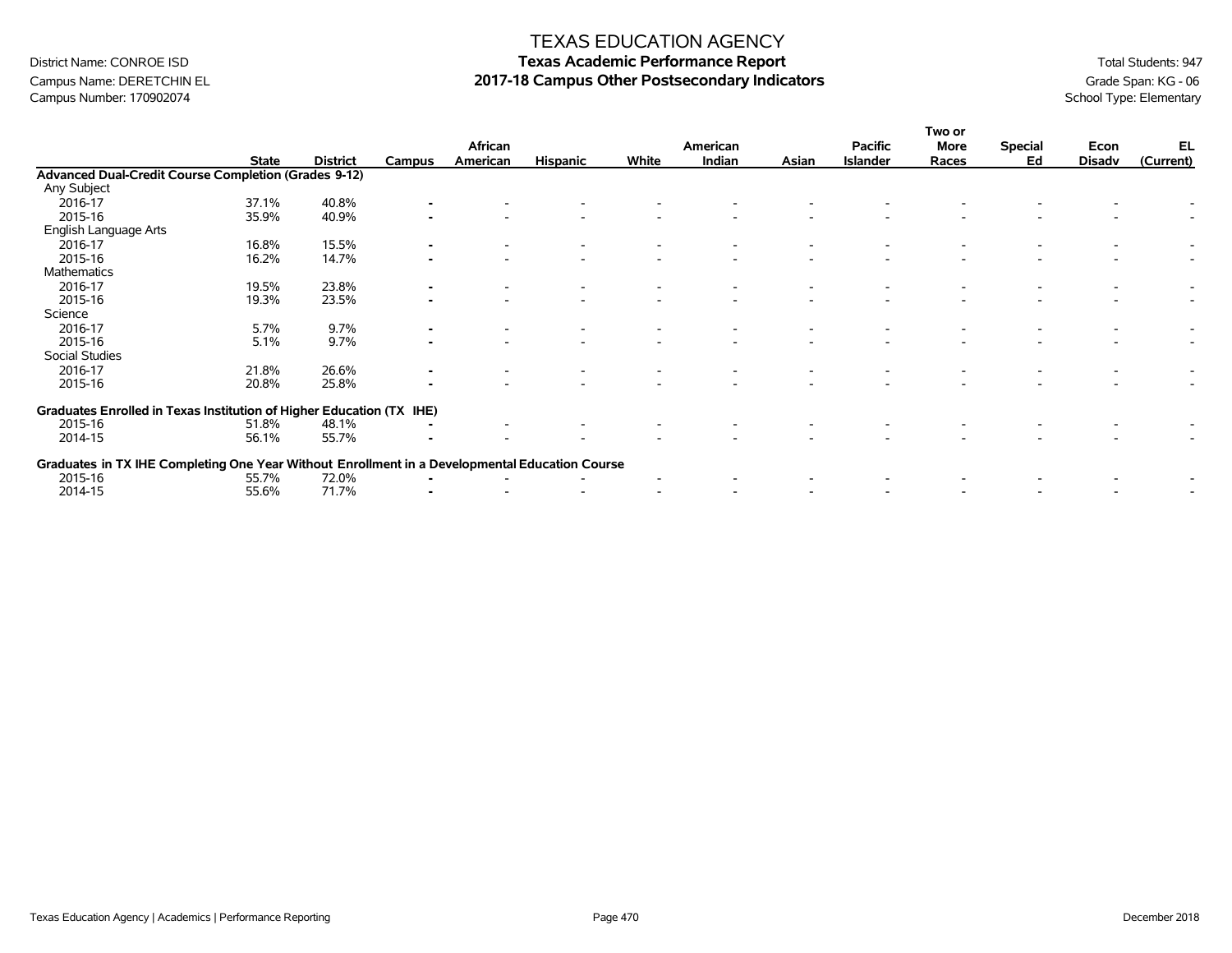### Campus Name: DERETCHIN EL **2017-18 Campus Student Information**<br>Campus Number: 170902074<br>School Type: Elementary Campus Number: 170902074

### TEXAS EDUCATION AGENCY

|                                                                |                | --------------- Campus --------------- |                 |              |  |
|----------------------------------------------------------------|----------------|----------------------------------------|-----------------|--------------|--|
| <b>Student Information</b>                                     | Count          | Percent                                | <b>District</b> | <b>State</b> |  |
| <b>Total Students</b>                                          | 947            | 100.0%                                 | 61,323          | 5,385,012    |  |
| Students by Grade:                                             |                |                                        |                 |              |  |
| Early Childhood Education                                      | 0              | 0.0%                                   | 0.2%            | 0.3%         |  |
| Pre-Kindergarten                                               | $\mathbf 0$    | 0.0%                                   | 2.3%            | 4.3%         |  |
| Kindergarten                                                   | 88             | 9.3%                                   | 6.8%            | 6.9%         |  |
| Grade 1                                                        | 105            | 11.1%                                  | 7.2%            | 7.2%         |  |
| Grade 2                                                        | 102            | 10.8%                                  | 7.6%            | 7.3%         |  |
| Grade 3                                                        | 150            | 15.8%                                  | 8.0%            | 7.6%         |  |
| Grade 4                                                        | 152            | 16.1%                                  | 7.9%            | 7.7%         |  |
| Grade 5                                                        | 170            | 18.0%                                  | 7.9%            | 7.7%         |  |
| Grade 6                                                        | 180            | 19.0%                                  | 7.4%            | 7.5%         |  |
| Grade 7                                                        | 0              | 0.0%                                   | 7.7%            | 7.5%         |  |
| Grade 8                                                        | $\mathbf 0$    | 0.0%                                   | 7.6%            | 7.4%         |  |
| Grade 9                                                        | $\mathbf 0$    | 0.0%                                   | 7.8%            | 8.0%         |  |
| Grade 10                                                       | 0              | 0.0%                                   | 7.9%            | 7.4%         |  |
| Grade 11                                                       | 0              | 0.0%                                   | 7.0%            | 6.9%         |  |
| Grade 12                                                       | 0              | 0.0%                                   | 6.6%            | 6.4%         |  |
| Ethnic Distribution:                                           |                |                                        |                 |              |  |
| African American                                               | 34             | 3.6%                                   | 7.6%            | 12.6%        |  |
| Hispanic                                                       | 233            | 24.6%                                  | 36.0%           | 52.4%        |  |
| White                                                          | 535            | 56.5%                                  | 48.2%           | 27.8%        |  |
| American Indian                                                | $\overline{4}$ | 0.4%                                   | 0.6%            | 0.4%         |  |
| Asian                                                          | 110            | 11.6%                                  | 4.5%            | 4.4%         |  |
| Pacific Islander                                               | 0              | 0.0%                                   | 0.2%            | 0.1%         |  |
| Two or More Races                                              | 31             | 3.3%                                   | 2.9%            | 2.3%         |  |
| Economically Disadvantaged                                     | 58             | 6.1%                                   | 37.2%           | 58.8%        |  |
| Non-Educationally Disadvantaged                                | 889            | 93.9%                                  | 62.8%           | 41.2%        |  |
| English Learners (EL)                                          | 119            | 12.6%                                  | 14.0%           | 18.8%        |  |
| Students w/ Disciplinary Placements (2016-17)                  | $\overline{1}$ | 0.1%                                   | 1.0%            | 1.3%         |  |
| At-Risk                                                        | 242            | 25.6%                                  | 36.8%           | 50.8%        |  |
| Students with Disabilities by Type of Primary Disability:      |                |                                        |                 |              |  |
| Total Students with Disabilities By Type of Primary Disability | 58             |                                        |                 |              |  |
| Students with Intellectual Disabilities                        | $\,6$          | 10.3%                                  | 33.9%           | 43.3%        |  |
| Students with Physical Disabilities                            | 29             | 50.0%                                  | 24.0%           | 21.9%        |  |
| Students with Autism                                           | $\,6$          | 10.3%                                  | 17.0%           | 13.2%        |  |
| Students with Behavioral Disabilities                          | 17             | 29.3%                                  | 23.7%           | 20.3%        |  |
| Students with Non-Categorical Early Childhood                  | $\Omega$       | 0.0%                                   | 1.4%            | 1.4%         |  |
| Mobility (2016-17):                                            |                |                                        |                 |              |  |
| <b>Total Mobile Students</b>                                   | 79             | 8.2%                                   | 13.0%           | 16.0%        |  |
| By Ethnicity:                                                  |                |                                        |                 |              |  |
| African American                                               | $\overline{7}$ | 0.7%                                   |                 |              |  |
| Hispanic                                                       | 26             | 2.7%                                   |                 |              |  |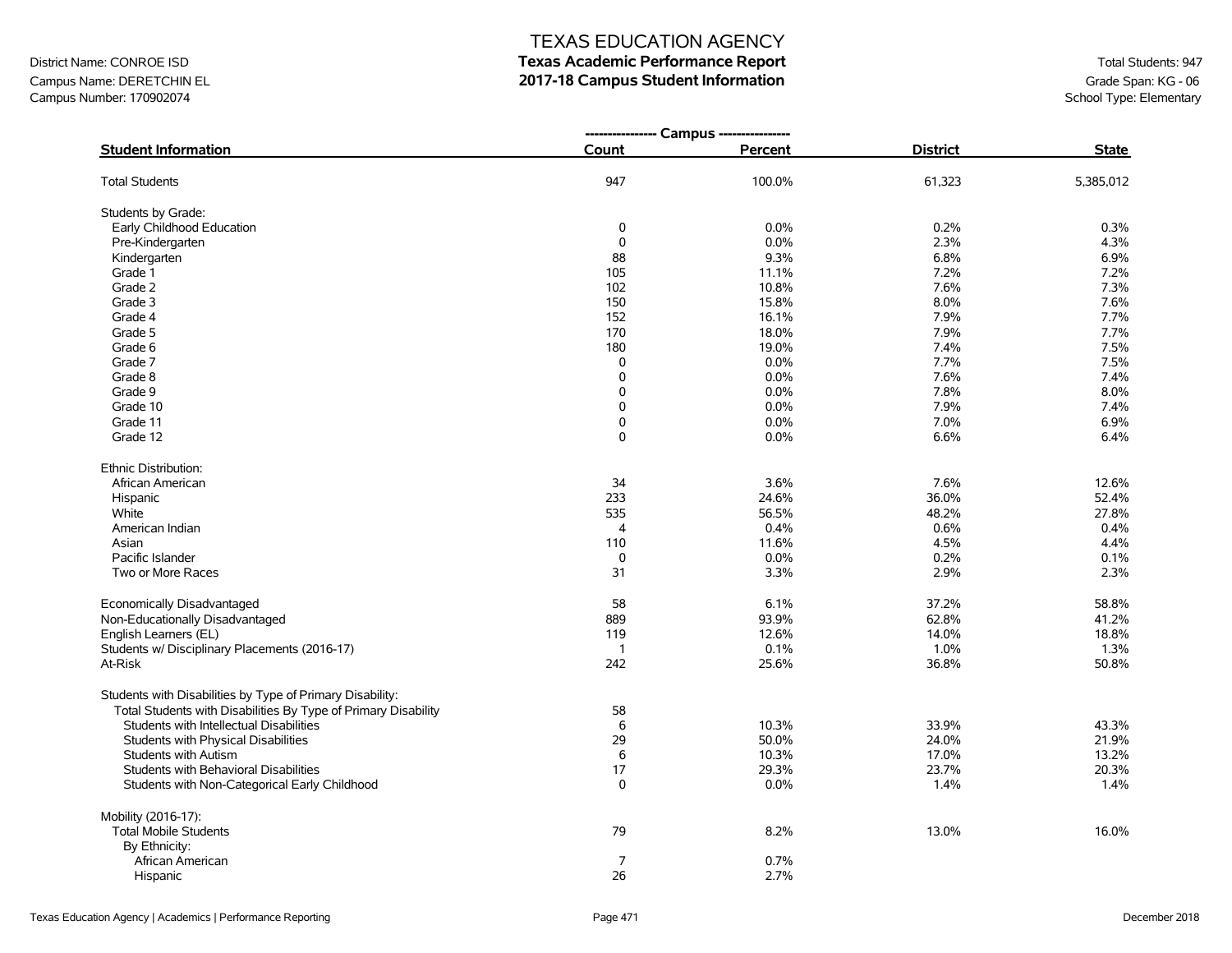# District Name: CONROE ISD **Texas Academic Performance Report Texas Academic Performance Report** Total Students: 947

Campus Name: DERETCHIN EL **2017-18 Campus Student Information**<br>Campus Number: 170902074<br>School Type: Elementary Campus Number: 170902074

|                            | Campus ----------------<br>---------------- |         |                 |              |
|----------------------------|---------------------------------------------|---------|-----------------|--------------|
| <b>Student Information</b> | Count                                       | Percent | <b>District</b> | <b>State</b> |
| White                      | ، ب                                         | 3.8%    |                 |              |
| American Indian            |                                             | 0.0%    |                 |              |
| Asian                      | 8                                           | 0.8%    |                 |              |
| Pacific Islander           |                                             | 0.0%    |                 |              |
| Two or More Races          |                                             | 0.1%    |                 |              |

|                            |         | --------Non-Special Education Rates-------- |              |                          | --------Special Education Rates-------- |              |
|----------------------------|---------|---------------------------------------------|--------------|--------------------------|-----------------------------------------|--------------|
| <b>Student Information</b> | Campus  | <b>District</b>                             | <b>State</b> | Campus                   | <b>District</b>                         | <b>State</b> |
| Retention Rates by Grade:  |         |                                             |              |                          |                                         |              |
| Kindergarten               | $0.0\%$ | 0.7%                                        | 1.8%         | $0.0\%$                  | 3.7%                                    | 6.9%         |
| Grade 1                    | 3.4%    | 1.3%                                        | 3.4%         | $0.0\%$                  | 4.0%                                    | 6.2%         |
| Grade 2                    | 1.6%    | 0.7%                                        | 2.1%         | $0.0\%$                  | 1.5%                                    | 2.6%         |
| Grade 3                    | $0.0\%$ | 0.6%                                        | 1.3%         | $0.0\%$                  | 0.7%                                    | 1.0%         |
| Grade 4                    | $0.0\%$ | 0.1%                                        | 0.6%         | $0.0\%$                  | $0.0\%$                                 | 0.5%         |
| Grade 5                    | $0.0\%$ | 0.1%                                        | 0.7%         | $0.0\%$                  | $0.2\%$                                 | 0.6%         |
| Grade 6                    | $0.0\%$ | 0.1%                                        | 0.5%         | $0.0\%$                  | $0.0\%$                                 | 0.6%         |
| Grade 7                    | -       | 0.3%                                        | 0.7%         | $\overline{\phantom{a}}$ | 0.2%                                    | 0.6%         |
| Grade 8                    | -       | 0.3%                                        | 0.6%         | $\overline{\phantom{a}}$ | $0.0\%$                                 | 0.8%         |
| Grade 9                    | -       | 2.7%                                        | 8.0%         | $\overline{\phantom{a}}$ | 6.9%                                    | 13.5%        |

| <b>Class Size Information</b>                                                              | Campus                   | <b>District</b> | <b>State</b> |
|--------------------------------------------------------------------------------------------|--------------------------|-----------------|--------------|
| Class Size Averages by Grade and Subject<br>(Derived from teacher responsibility records): |                          |                 |              |
|                                                                                            |                          |                 |              |
| Elementary:                                                                                |                          |                 |              |
| Kindergarten                                                                               | 17.6                     | 19.2            | 18.7         |
| Grade 1                                                                                    | 20.9                     | 19.1            | 18.8         |
| Grade 2                                                                                    | 20.3                     | 19.4            | 18.8         |
| Grade 3                                                                                    | 21.3                     | 19.7            | 19.0         |
| Grade 4                                                                                    | 21.7                     | 19.5            | 19.2         |
| Grade 5                                                                                    | 23.2                     | 23.7            | 21.2         |
| Grade 6                                                                                    | 23.5                     | 24.1            | 20.3         |
| Secondary:                                                                                 |                          |                 |              |
| English/Language Arts                                                                      | $\overline{\phantom{a}}$ | 19.6            | 16.7         |
| Foreign Languages                                                                          | $\overline{\phantom{a}}$ | 23.5            | 18.6         |
| Mathematics                                                                                | $\overline{\phantom{0}}$ | 21.6            | 17.9         |
| Science                                                                                    | $\overline{\phantom{0}}$ | 22.4            | 19.0         |
| Social Studies                                                                             |                          | 23.6            | 19.3         |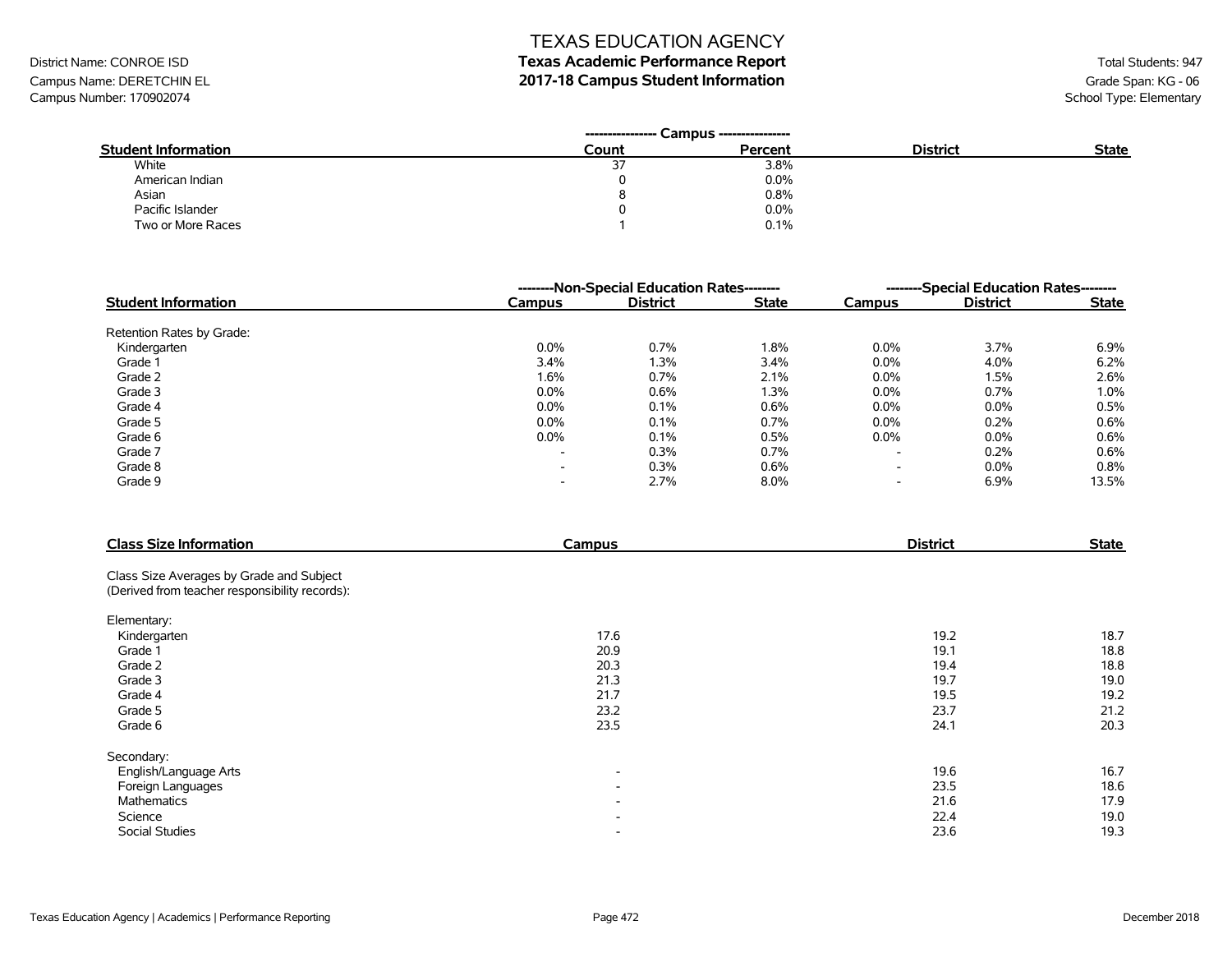# District Name: CONROE ISD **Texas Academic Performance Report Texas Academic Performance Report** Total Students: 947

Campus Name: DERETCHIN EL **2017-18 Campus Staff Information**<br>Campus Number: 170902074<br>School Type: Elementary Campus Number: 170902074

|                                           | ---------------- Campus ---------------- |         |                 |              |
|-------------------------------------------|------------------------------------------|---------|-----------------|--------------|
| <b>Staff Information</b>                  | Count/Average                            | Percent | <b>District</b> | <b>State</b> |
| <b>Total Staff</b>                        | 75.5                                     | 100.0%  | 100.0%          | 100.0%       |
| Professional Staff:                       | 65.7                                     | 87.0%   | 63.5%           | 64.1%        |
| Teachers                                  | 56.0                                     | 74.2%   | 50.4%           | 50.1%        |
| Professional Support                      | 6.7                                      | 8.9%    | 10.2%           | 9.8%         |
| Campus Administration (School Leadership) | 3.0                                      | 4.0%    | 2.5%            | 3.0%         |
| Librarians                                |                                          |         |                 |              |
| Full-time                                 | 1.0                                      | n/a     | 57.0            | 4,429.0      |
| Part-time                                 | $0.0\,$                                  | n/a     | 3.0             | 578.0        |
| Counselors                                |                                          |         |                 |              |
| Full-time                                 | 2.0                                      | n/a     | 128.0           | 12,131.0     |
| Part-time                                 | 0.0                                      | n/a     | 4.0             | 1,148.0      |
| <b>Educational Aides:</b>                 | 9.8                                      | 13.0%   | 8.4%            | 10.1%        |
| Total Minority Staff:                     | 3.0                                      | 4.0%    | 28.9%           | 49.9%        |
| Teachers by Ethnicity and Sex:            |                                          |         |                 |              |
| African American                          | 0.0                                      | 0.0%    | 5.1%            | 10.4%        |
| Hispanic                                  | 2.0                                      | 3.6%    | 13.2%           | 27.2%        |
| White                                     | 54.0                                     | 96.4%   | 79.7%           | 58.9%        |
| American Indian                           | 0.0                                      | 0.0%    | 0.3%            | 0.3%         |
| Asian                                     | 0.0                                      | 0.0%    | 0.9%            | 1.6%         |
| Pacific Islander                          | 0.0                                      | 0.0%    | 0.0%            | 0.4%         |
| Two or More Races                         | 0.0                                      | 0.0%    | 0.8%            | 1.1%         |
| Males                                     | 4.0                                      | 7.1%    | 19.9%           | 23.7%        |
| Females                                   | 52.0                                     | 92.9%   | 80.1%           | 76.3%        |
| Teachers by Highest Degree Held:          |                                          |         |                 |              |
| No Degree                                 | 0.0                                      | 0.0%    | 0.6%            | 1.4%         |
| <b>Bachelors</b>                          | 39.0                                     | 69.6%   | 72.2%           | 74.1%        |
| <b>Masters</b>                            | 17.0                                     | 30.4%   | 26.4%           | 23.8%        |
| Doctorate                                 | 0.0                                      | $0.0\%$ | 0.7%            | 0.7%         |
| Teachers by Years of Experience:          |                                          |         |                 |              |
| <b>Beginning Teachers</b>                 | 3.0                                      | 5.4%    | 4.9%            | 8.2%         |
| 1-5 Years Experience                      | 13.0                                     | 23.2%   | 26.8%           | 29.1%        |
| 6-10 Years Experience                     | 14.0                                     | 25.0%   | 22.0%           | 19.1%        |
| 11-20 Years Experience                    | 15.0                                     | 26.8%   | 31.6%           | 28.2%        |
| Over 20 Years Experience                  | 11.0                                     | 19.6%   | 14.6%           | 15.3%        |
| Number of Students per Teacher            | 16.9                                     | n/a     | 16.3            | 15.1         |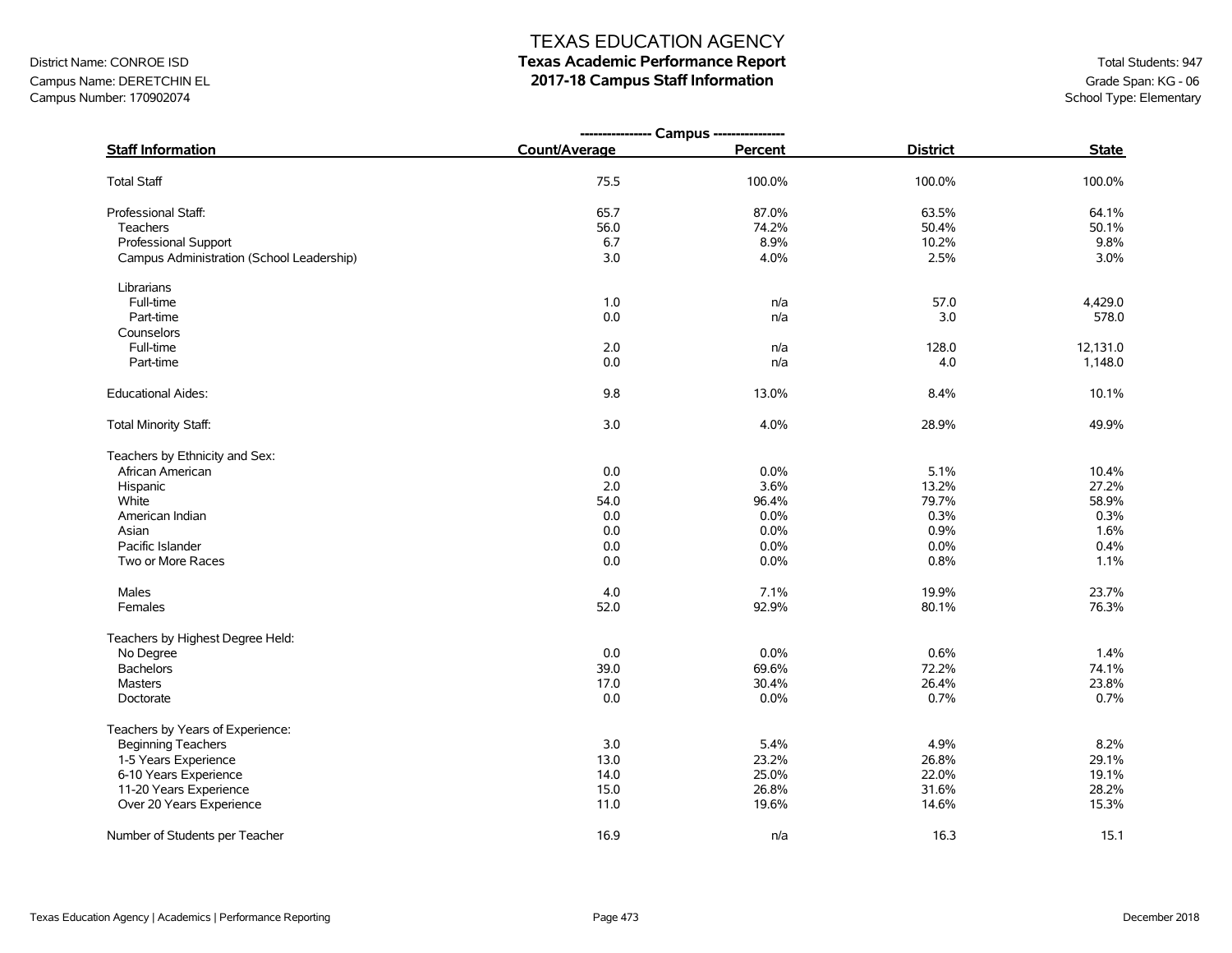# District Name: CONROE ISD **Texas Academic Performance Report Texas Academic Performance Report** Total Students: 947

Campus Name: DERETCHIN EL **2017-18 Campus Staff Information**<br>Campus Number: 170902074<br>School Type: Elementary Campus Number: 170902074

| <b>Staff Information</b>                                             | Campus   | <b>District</b> | <b>State</b> |
|----------------------------------------------------------------------|----------|-----------------|--------------|
| Experience of Campus Leadership:                                     |          |                 |              |
| Average Years Experience of Principals                               | 6.0      | 8.1             | 6.3          |
| Average Years Experience of Principals with District                 | 6.0      | 7.7             | 5.4          |
| Average Years Experience of Assistant Principals                     | 2.5      | 7.6             | 5.2          |
| Average Years Experience of Assistant Principals with District       | 2.5      | 6.7             | 4.6          |
| Average Years Experience of Teachers:                                | 11.7     | 11.2            | 10.9         |
| Average Years Experience of Teachers with District:                  | 6.5      | 7.0             | 7.1          |
| Average Teacher Salary by Years of Experience (regular duties only): |          |                 |              |
| <b>Beginning Teachers</b>                                            | \$52,700 | \$51,751        | \$47,667     |
| 1-5 Years Experience                                                 | \$53,232 | \$53,465        | \$49,663     |
| 6-10 Years Experience                                                | \$54,860 | \$54,976        | \$52,056     |
| 11-20 Years Experience                                               | \$57,887 | \$58,153        | \$55,246     |
| Over 20 Years Experience                                             | \$63,605 | \$65,010        | \$61,428     |
| Average Actual Salaries (regular duties only):                       |          |                 |              |
| <b>Teachers</b>                                                      | \$56,895 | \$56,876        | \$53,334     |
| Professional Support                                                 | \$61,800 | \$64,943        | \$63,165     |
| Campus Administration (School Leadership)                            | \$82,383 | \$88,829        | \$77,712     |
| Instructional Staff Percent:                                         | n/a      | 64.0%           | 64.4%        |
| Contracted Instructional Staff (not incl. above):                    | 0.0      | 1.4             | 6,218.9      |